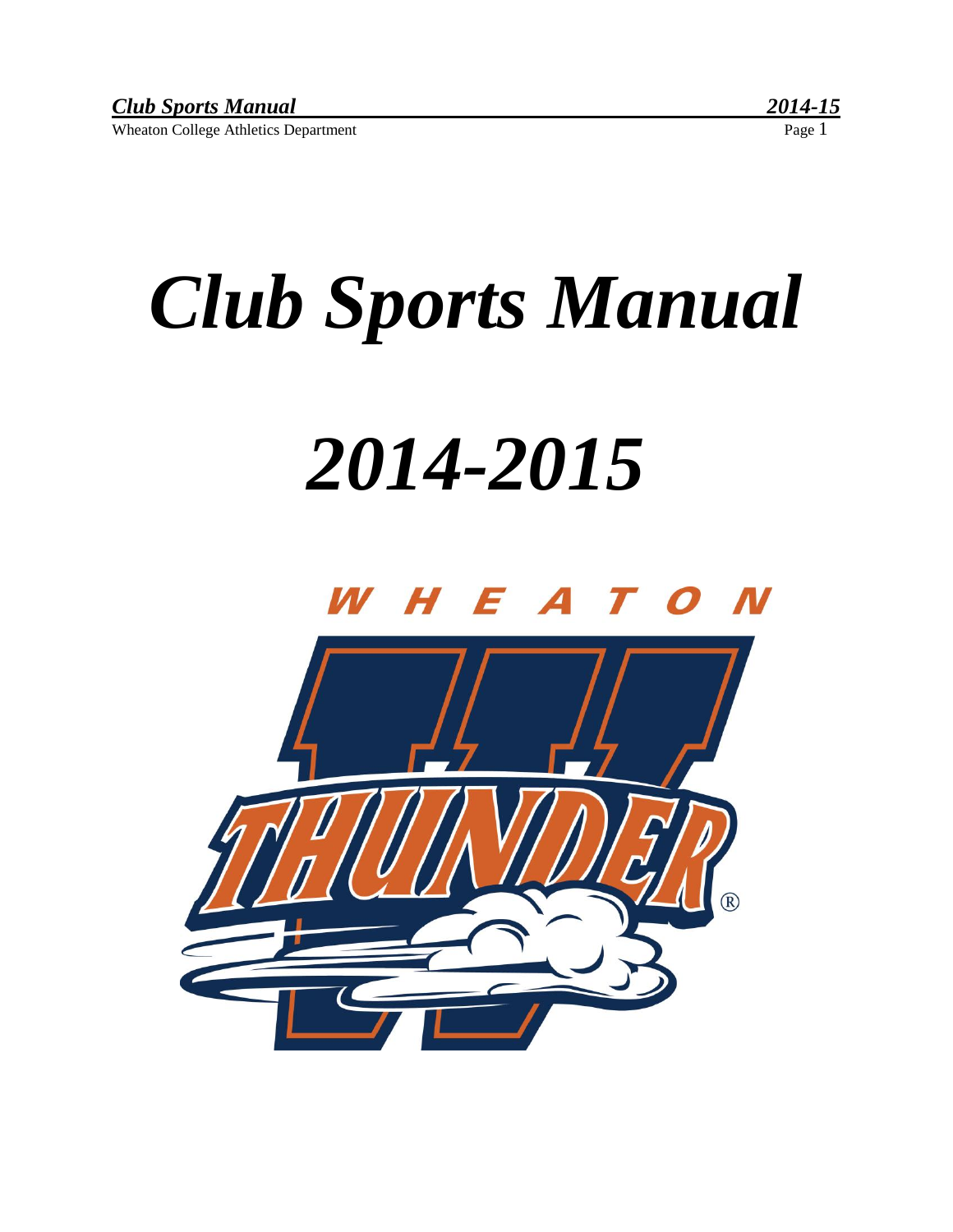#### **UPDATED: August 7th, 2014**

By David Walford Club Sport & Intramurals Director

Captains,

Please make sure you read the entirety of this manual, noting all policies and procedures for the 2014-15 school year. To those of you who are new captains - *you are expected to follow this manual – regardless of how prior captains managed your club*. Contents of the manual are not suggestions, they are mandates. I will help you with compliance, but you will ultimately be responsible for adherence to this manual and the policies therein. For a reminder on your job description as Captain, please refer to page 5.

A few highlights: Liability Waivers and Medical Information forms are now available on the Club Sports page of the SRC Website – [http://www.wheaton.edu/Athletics/Clubs.](https://www.wheaton.edu/life-at-wheaton/athletics/club-sports/) All clubs are expected to come to me for administrative functions (vehicle reservation, budgets, etc) and have either a Staff/faculty Advisor or Coach to fulfill Supervisor functions (traveling with the club, attending practices, etc). All account numbers are listed on page 10 – including numbers specific to your sport and the revenue/expense numbers.

I'm looking forward to a great year of working with you and your teams. Compliance to this manual is the key to your club's existence and continuance. Please let me know how I can be of service to you.

Sincerely,

David Walford Club Sports & Intramurals Director Wheaton College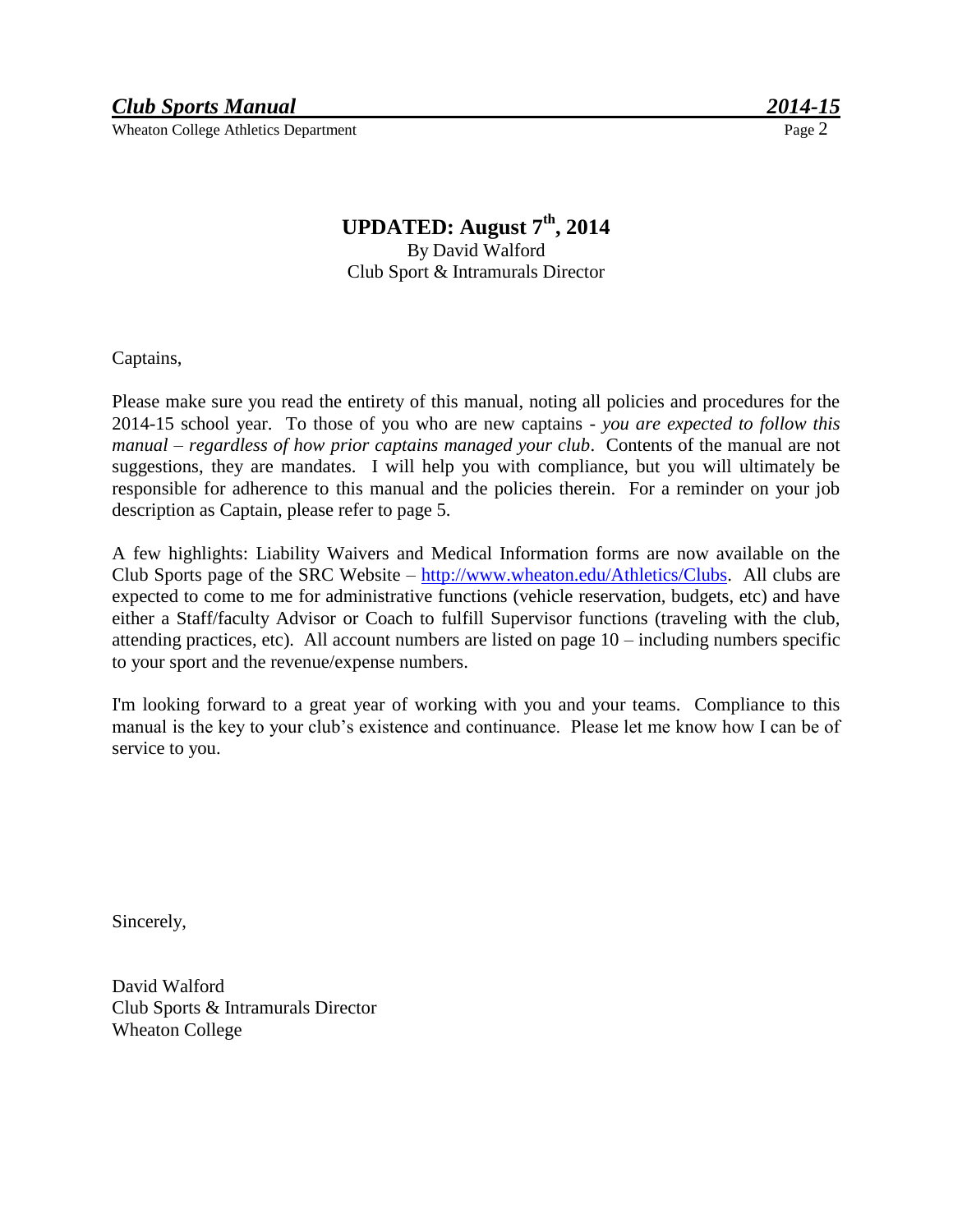#### 2014-15

|             | <b>Wheaton College Athletics Department</b>      | Page 3                  |
|-------------|--------------------------------------------------|-------------------------|
|             |                                                  | $\overline{\mathbf{4}}$ |
| П.          |                                                  | $\overline{\mathbf{4}}$ |
| Ш.          |                                                  |                         |
| IV.         | <b>CLUB SPORT PERSONNEL AND RESPONSIBILITIES</b> |                         |
|             |                                                  | 5                       |
|             |                                                  | 6                       |
| ${\bf V}$ . |                                                  | 7                       |
| VI.         |                                                  | 9                       |
| VII.        |                                                  | 10                      |
| VIII.       |                                                  | 12                      |
| IX.         |                                                  | 12                      |
| X.          |                                                  |                         |
| XI.         |                                                  |                         |
| XII.        |                                                  | 14                      |
| XIII.       |                                                  | 15                      |
| XIV.        |                                                  | 16                      |
| XV.         |                                                  | 17                      |
|             | а.                                               |                         |
|             | b.                                               |                         |
|             | c.                                               |                         |
|             | d.                                               |                         |
|             | e.                                               |                         |
|             | f.                                               |                         |
|             | g.                                               |                         |
|             | h.                                               |                         |
|             | i.                                               |                         |
|             | j.                                               |                         |
|             | k.                                               |                         |
|             |                                                  |                         |
|             |                                                  |                         |
|             |                                                  |                         |
|             |                                                  |                         |
|             | $a_{\cdot}$                                      |                         |
|             |                                                  |                         |
|             | $c_{\bullet}$                                    |                         |
|             |                                                  |                         |
|             | e.                                               |                         |
|             | f.                                               |                         |
|             | g.                                               |                         |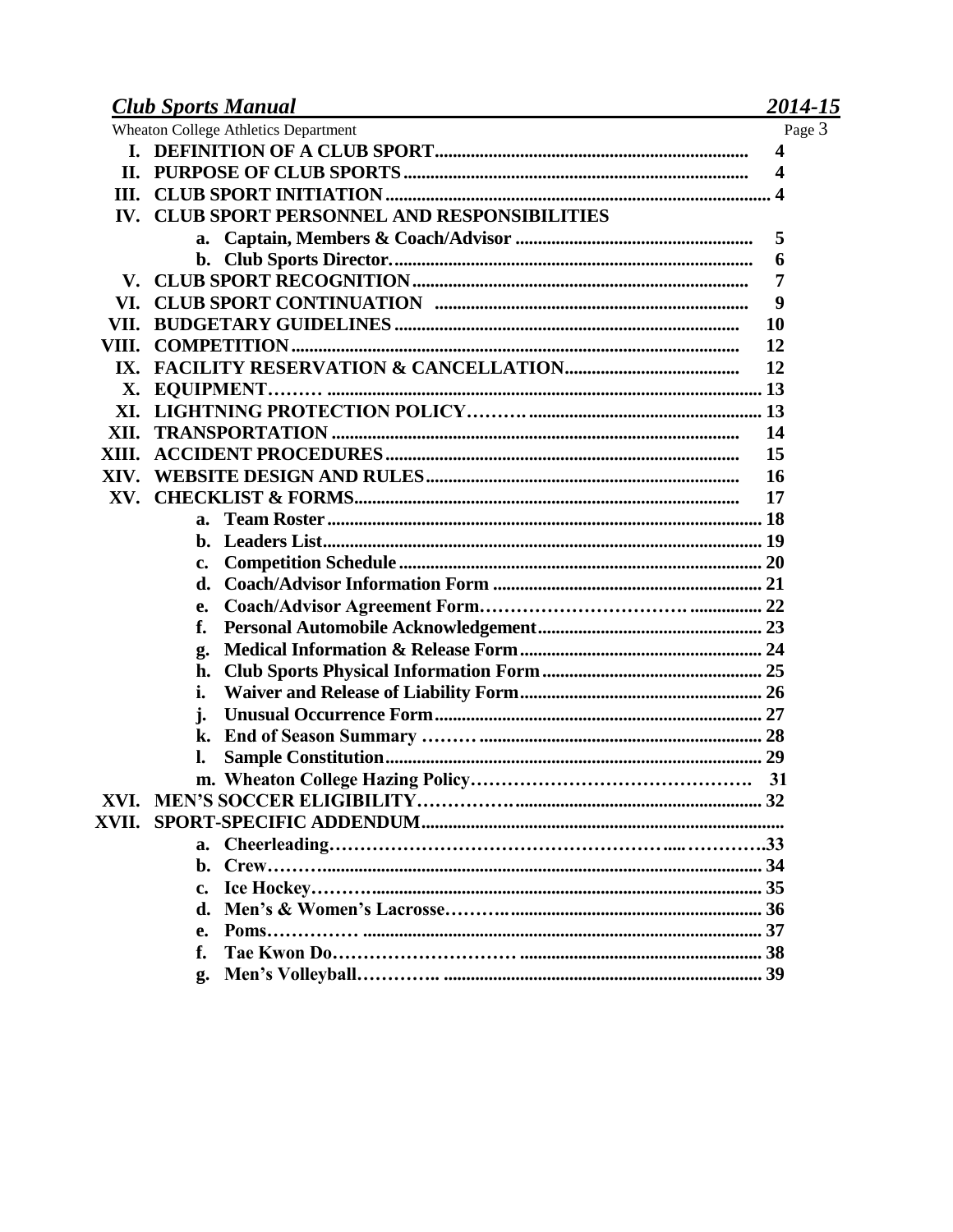#### **I. DEFINITION OF A CLUB SPORT**

A Club Sport is a recognized group of students voluntarily organized for the purpose of furthering their common interests in a particular sport activity through participation and/or competition at an intercollegiate level. Recognized Club Sports have use of Wheaton College facilities (including SRC and fields), vehicles, and credit. In turn, Club Sports are expected to comply with the Club Sports Manual. Club Sports are a division of the Athletics Department as opposed to general student interest clubs which are managed by the Student Activities Office.

#### **II. PURPOSE OF CLUB SPORTS**

The purpose of Wheaton College Club Sports is to provide student initiated and managed sport opportunities at an intercollegiate level of competition to Wheaton College students.

The Wheaton College Club Sport purpose supports (and is supported by) the vision of the Athletics Department, Student Development and the overall mission of Wheaton College. Wheaton College Administration believes that Club Sports can provide the opportunity for students to develop Christian virtue and sportsmanship through the teamwork and discipline of athletic competition. They offer extra-curricular learning experiences for participants through involvement in fund raising, public relations, organization, administration, budgeting, scheduling, and skill development. Student involvement in group and team situations helps enhance their overall learning experience while living in the college setting.

The contents of this Club Sport Manual are designed to ensure that each club operates safely, effectively and efficiently. Therefore, the following policies, procedures and guidelines articulate expectations of adequate supervision, safe transportation and balanced budgeting among other issues.

#### **III. CLUB SPORT INITIATION**

Prior to full Club Sport status and space reservation rights, Proposed Clubs must complete the following:

- **New Clubs** must submit a proposal for Club Sport Initiation with a Constitution, Leadership Listing, preliminary Roster, Budget and Schedule.
- All contact-sport Clubs must have a **Coach** (responsible adult who supervises club activity). This person must have verbal commitment to Club Captain and Club Sports before the club has space reservation capabilities. All non-contact sport clubs must have a **Faculty/Staff Advisor**.
- Proposed clubs are encouraged to have at least **eight** full-time Wheaton College **students** who have expressed interest in forming the club and are committed to participating in club activities. Should there be lacking eight members, it is up to the discretion of the Club Sports Director to terminate the Club.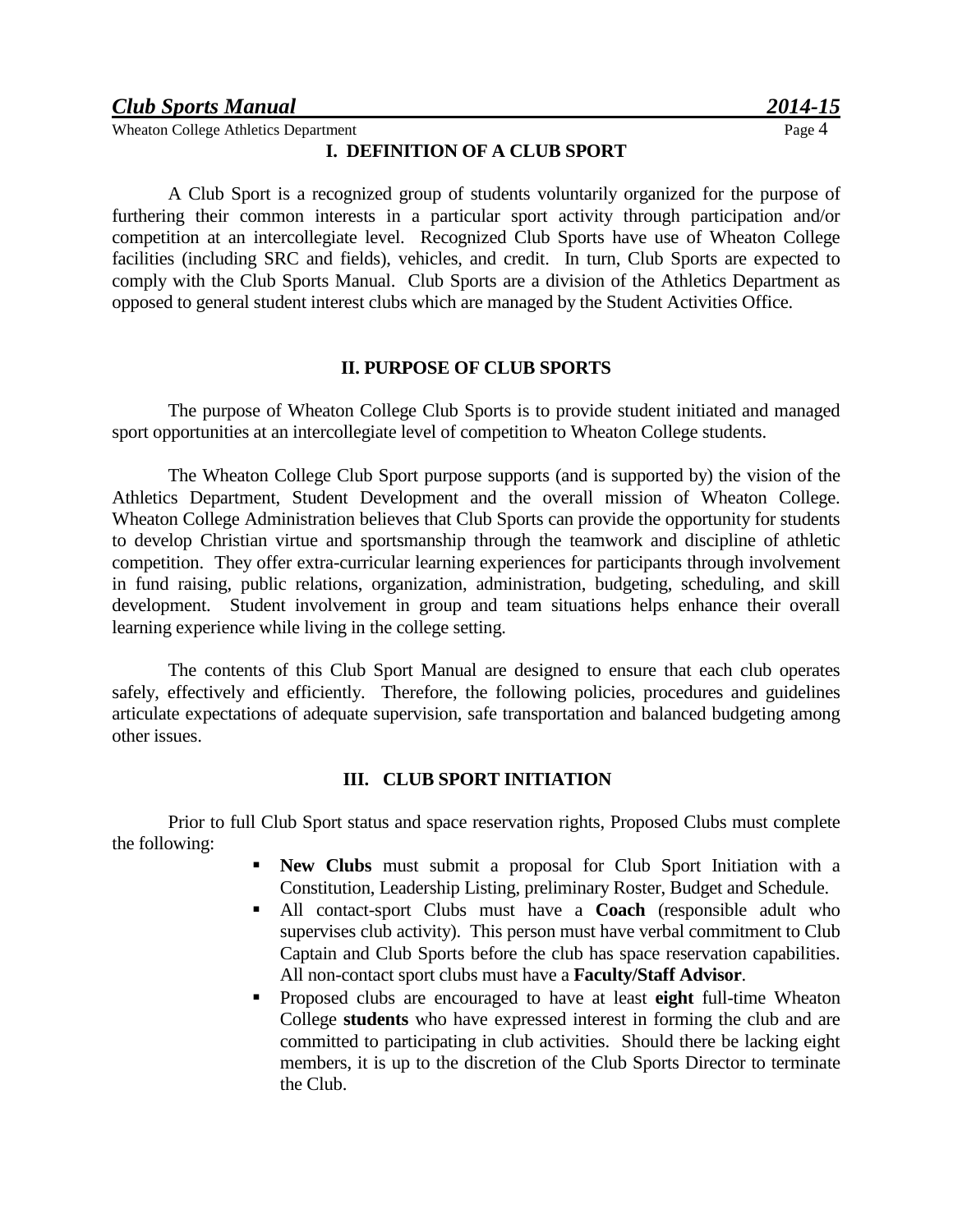**1. Captain & Cabinet**. All officers are selected via means outlined in the team Constitution. The Captain is expected to meet regularly with the Club Sport & Intramurals Director (CSID) and attend Club Sports informational meetings. The Captain is ultimately responsible for the administration of the club, but he or she may delegate any responsibilities that he or she sees fit.

#### **Responsibilities:**

- Know and follow the regulations in the Club Sports Manual and Wheaton College Student Handbook. Inform all members of policies and procedures and insure that codes of conduct and policies are followed.
- Communicate between the Club and the CSID concerning club activities, problems, questions or concerns.
- Submit all required forms on time.
- **Prepare and submit a yearly budget.**
- Ensure the CSID signs all purchase orders, check requests and any other required budgetary forms.
- Deposit funds and retain records (receipts and invoices) for reimbursement.
- Inform newly elected officers of operating procedures and pass along financial logs from year to year.
- Keep current membership lists and inform the CSID of any changes.
- Make all travel arrangements; ensure transportation policies are followed.
- Reserve Facilities & Schedule games and practices.
- Initiate and supervise fund raising efforts.
- **Enforcing probationary status of certain club members when applicable.**
- **2. Members**. The members of a Club Sport have an unlimited number of opportunities to become directly involved in the administration of their club.

#### **Individual Responsibilities:**

- **Maintaining grade standards above Academic Probation status.**
- Keeping Chapel attendance above Chapel Probation status.
- Acting in accordance with the Community Covenant and Student Handbook

*Members not maintaining these standards may not practice or compete, as enforced by the club's officers and the CSID.*

#### **Collective Responsibilities:**

- Governance including writing club's constitution  $\&$  electing officers
- Selecting a Coach/Advisor
- Raising funds
- Submitting proper forms to the CSID
- Adhering to Club Sports policy
- **3. Coach/Advisor**. The Coach/Advisor of a given club shall serve as the responsible adult supervisor(s) for that club. Contact sports are required to have a coach that has knowledge in the particular sport. The Coach/Advisor may be any full-time faculty/staff member or non-college personnel. They must agree to uphold the standards listed in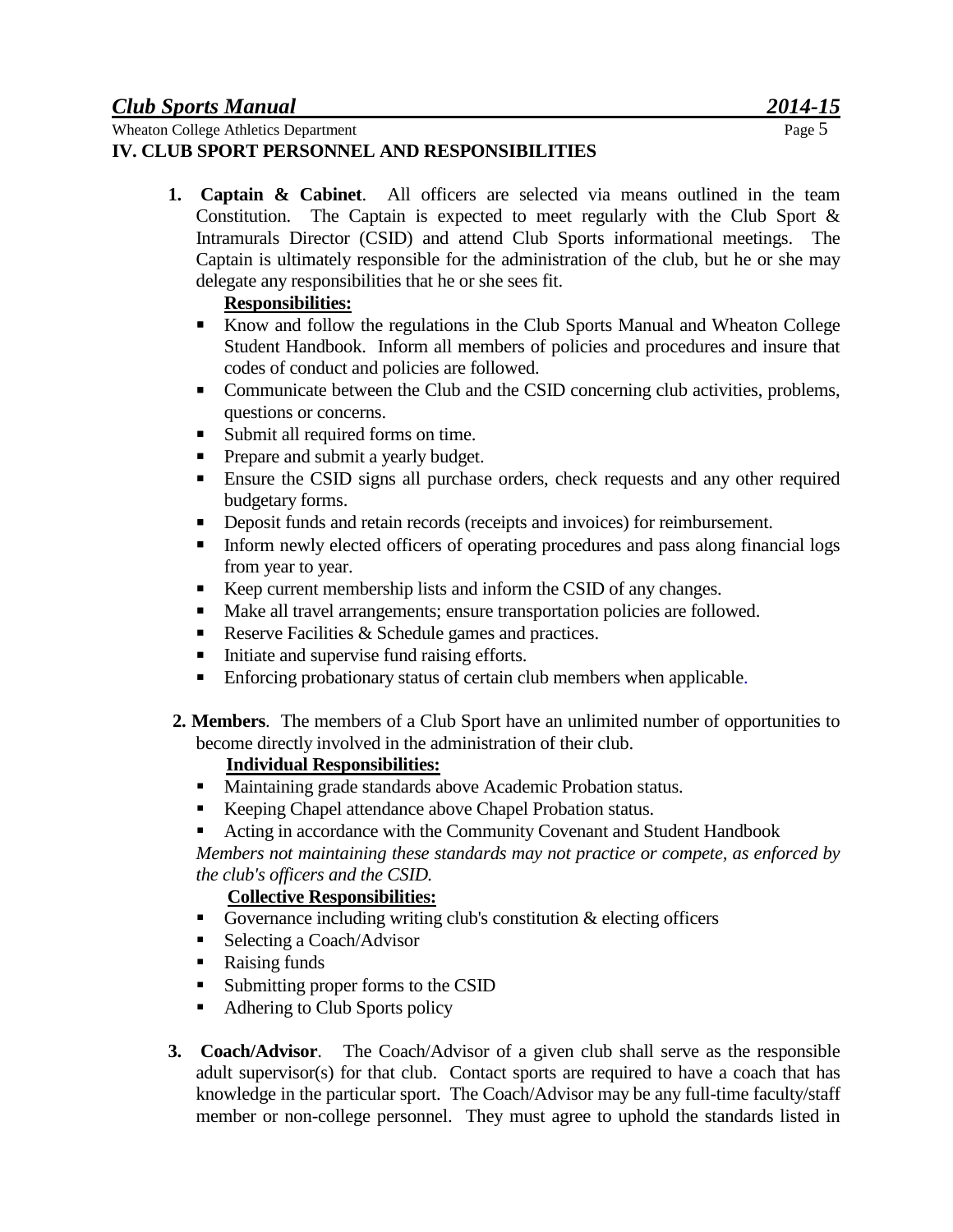Wheaton College Athletics Department Page 6

this manual and be an acceptable role model for those in the club sport. All Coaches/Advisors must be approved by the CSID.

**Payment.** He/she is typically a volunteer but may be paid a small stipend or hourly wage by the club if so budgeted. In conjunction with the FLSA guidelines, Club Sports coaches may be paid a stipend not to exceed \$1000. Should you seek to pay your coach more, it will need to be approved by the CSID and Athletic Director. *Paperwork to pay coaches will not be submitted until the CSID has approved the annual club budget.* If he/she is a college employee, any injuries will not be covered by Workers Compensation. *Coaches and Advisors must sign the Coach/Advisor Information and Agreement Form (Form E in the Club Sport Manual).*

#### **Responsibilities:**

- Attend all games or provide an approved substitute. This includes traveling with the team to away competition (coach or advisor).
- Help develop and improve skills of the club members (coach).
- Assist in scheduling and running safe practices and matches/games (coach).
- Aid the club President/Captain in inspecting and maintaining sport equipment and reporting any unsatisfactory facility conditions to the club sport director (coach or advisor).
- Promote sportsmanship on and off the field (coach or advisor).
- Know the policies and procedures for Club Sports as defined by the Club Sports Manual, and ensure that the student leaders of the club are also informed of these policies (coach or advisor).
- Allow the club to be self-organized and self-governed, but guide and counsel members where appropriate (advisor).
- Serve as an information source and provide general guidance and leadership (coach or advisor).
- Assist in the development of club goals and objectives (coach or advisor).
- Current certification in CPR and First Aid is preferred (coach or advisor).

**4. Club Sports & Intramurals Director (CSID).** All club sports are under the supervision of the CSID. The primary responsibility of the CSID is to provide guidance and accountability for the Club Sport program and to each of the Club Sport Captains.

#### **Responsibilities:**

- Advising Club leaders on policies included in and implied by the Club Sports Manual.
- Assisting Club leaders in administrative functions requiring on-campus contact such as vehicle reservation (Transportation Office), purchasing of equipment and uniforms (Purchasing Department) and monetary transactions (Student Accounts).
- Enforcing Club Sports policies and applying disciplinary actions against clubs that violate these policies.
- Representing Club Sports' interests to the administration.
- Calling regular informational meetings for Club leaders.
- Ensure that the Club leaders maintain certification in CPR and First Aid.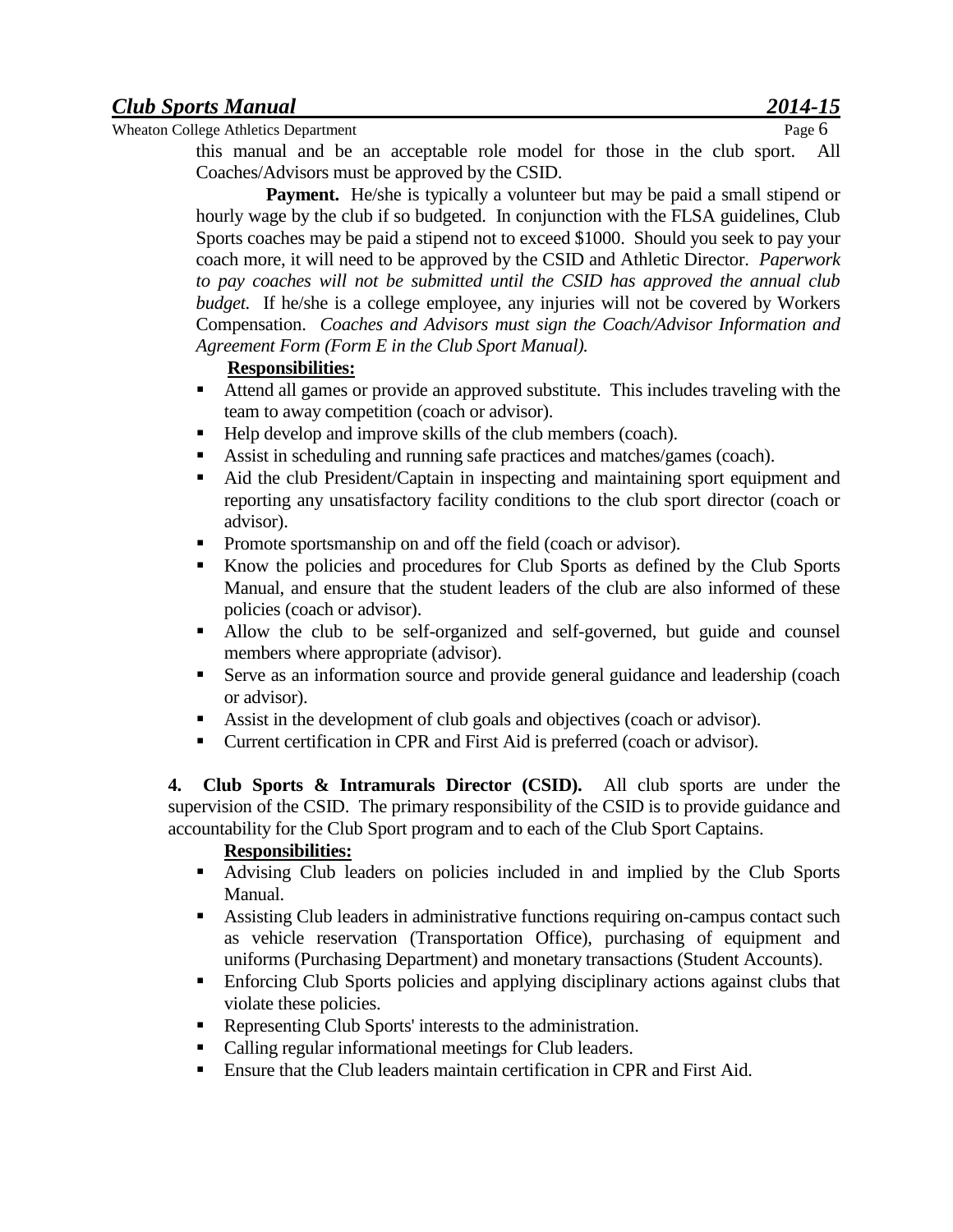Wheaton College Athletics Department Page 7

#### **IV. CLUB SPORT RECOGNITION**

To be officially recognized as a Wheaton College Club Sport the following requirements must be fulfilled:

- 1. Each club must draft a **Club Sport Constitution** approved by the CSID (Form J). Current copy should be on file in Club Sports Office – but all Captains should review and update during Fall, A Quad.
	- A constitution is the framework of the club and expresses the fundamentals of the club's existence. It should include club name, purpose statement, an indication of the number of officers, method for their selection, requirements for club membership, fiscal agent and general operating procedures.
	- "Membership and participation within a club sport must be free from discrimination based on race, color, sex, national or ethnic origin or non-disqualifying handicap." Each club constitution must carry a statement to this effect.
	- The Constitution should be reviewed on an annual basis. Revised Constitutions should be given to the CSID to be kept on file. The president and/or captain of each club is responsible for notifying the CSID, in writing, when there are any changes to the club's constitution.
- 2. Each club must keep a current **Leadership Listing** (form B) on file with the CSID. Leadership Listing should be submitted by the team's third official practice. The following positions constitute a minimum leadership requirement:
	- Each club must choose a **Captain** according to the club's constitution.
	- Each club must choose an **Advisor** to serve as a responsible adult supervisor for the club. The Advisor must be approved by the CSID.
	- Contact sports are required to have a **Coach.** This person must be a responsible adult who is knowledgeable in the particular sport and may supervise club activities. The coach may also serve as the club Advisor. The coach is appointed by the club and approved by the CSID.
	- See Section '**III. - CLUB SPORT PERSONNEL AND RESPONSIBILITIES'**  for more information.
- 3. **Membership** to a Club Sport is open to students of Wheaton College.
	- All clubs must submit an accurate and complete **Roster Form** (Form A) of all participating club members no later than the third day of official practice. It is the responsibility of the Club President/Captain to ensure that the **Roster Form** on file in the Club Sports office is updated with any additions/deletions.
	- Each member registers by:
		- Signing the team Roster Form.
		- Submitting a signed **Waiver and Release of Liability Form**. (Form G)
		- Submitting completed **Medical Information and Release Form**. (Form H)
		- Participants in *all clubs sports* must have an Athletic Physical EVERY YEAR. (Form
		- *Club Members without the proper paperwork on file in the Club Sports Office may not participate in competition.*
	- If driving, submitting a completed **Personal Automobile Insurance**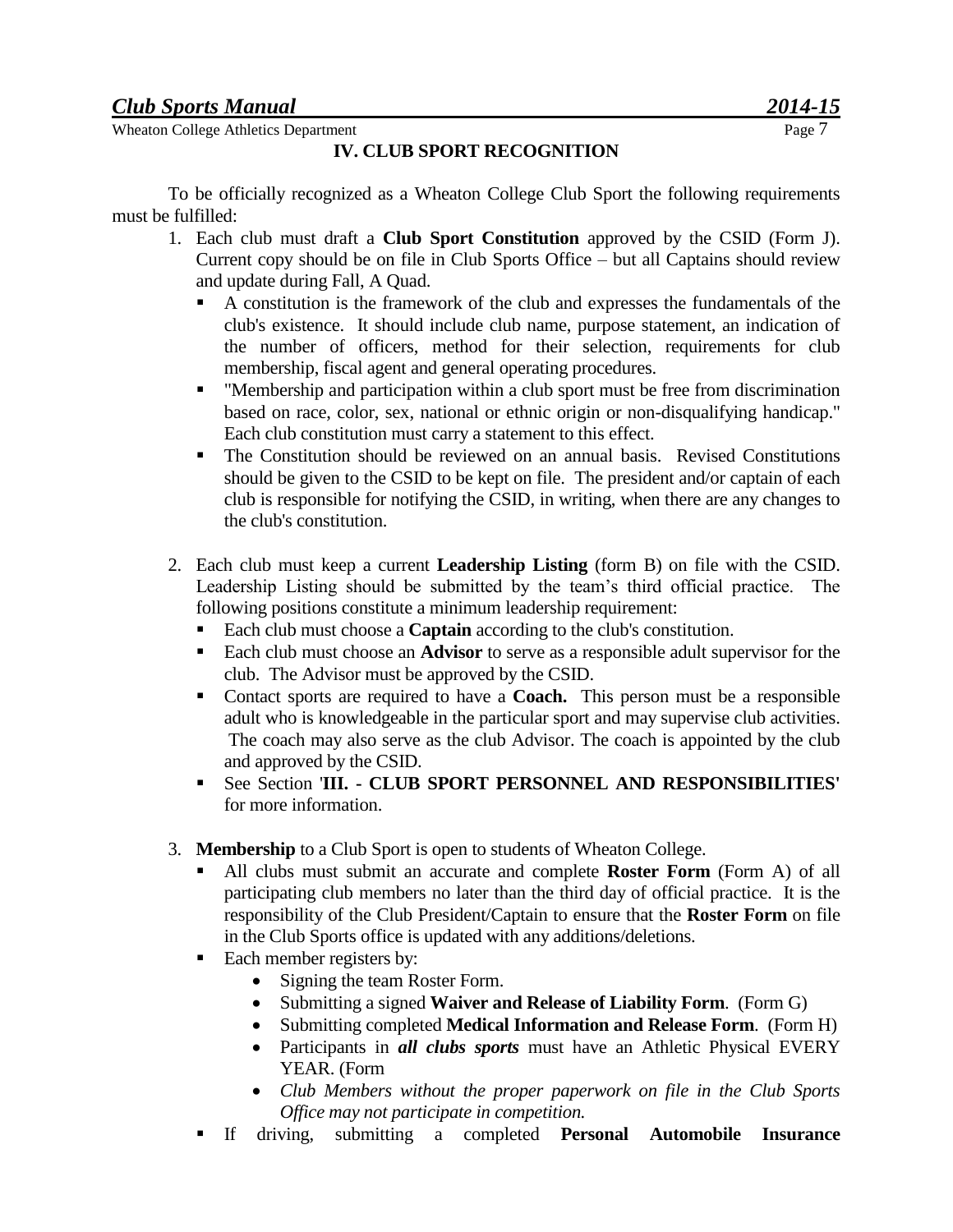**Acknowledgement Statement** (Form E). The Club Captain is responsible to ensure that each member is registered before the season begins.

- 4. Each club is required to submit a **Club Sport Budget** and adhere to the policies specified in section '**VII. BUDGETARY GUIDELINES'**. Budget template spreadsheet on file with the CSID.
- 5. Each club is required to hold a **Catastrophic Health Insurance Policy**. This policy is now purchased through the Risk Management Office at Wheaton College. A few of you however buy the national governing body for your particular sport, or a third-party insurance carrier that is subject to approval by the Risk Management Office. All policies must offer a minimum of \$1,000,000 coverage.

\**Men's & Women's Lacrosse and Ice Hockey participants must be registered with US Lacrosse and ACHA, respectively*

- 6. Each club must submit a current **Competition Schedule** (Form C) on file with the CSID.
	- It is important to finalize scheduling as early as possible and to submit facility reservation. Facility space is limited. A schedule of home competition must be submitted to the CSID as soon as the schedule is finalized.
	- Be sure to indicate all travel plans on the Competition Schedule.
	- The CSID reserves the right to approve or restrict scheduling.
	- Club Captains should schedule games and practices that do not interfere with class attendance. *Club Sport participants should not miss more than four sessions of any particular class in a given semester due to club related scheduling.*
- 7. Any club using **water** (Crew) as a medium for competition must have all members pass a swim test before the club can have any official practices.
	- Swim tests include: Treading water fully clothed for 2 minutes, remove clothing and tread water for another 4 minutes, then swim 4 lengths using 4 different strokes.
	- The names of all members who pass the swim test must be submitted in a Club Sport Roster (Form A), which must be signed by an attending lifeguard and submitted to the CSID.
	- **Members may take only one swim test for every four years.**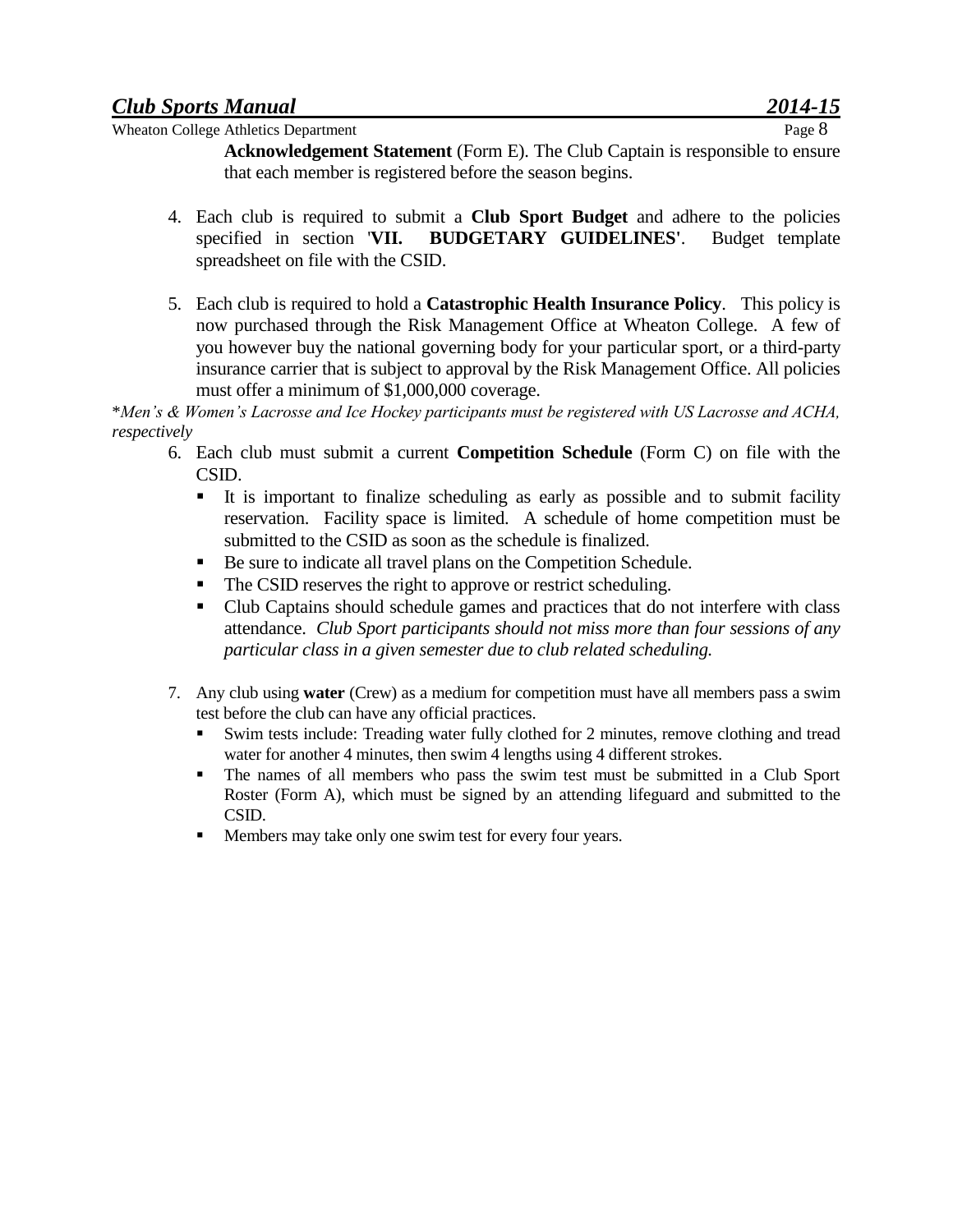#### **CLUB SPORT CONTINUATION**

It is both a responsibility and privilege to represent Wheaton College through participation in a Club Sport. Therefore:

- 1. Recognition as a Club Sport is for one academic year. Continued approval for the existence of a club from year to year is not guaranteed.
- 2. The CSID, in conjunction with the Athletic Director, reserve the right to grant and revoke recognition status of any club based on the policies included in and implied by this Club Sports Manual. Probationary status may also be prescribed to clubs not complying with the Club Sport Manual policies. The CSID will assign such status with customized instructions and limitations.
- 3. Clubs failing to comply with the standards and criteria established in the Club Sports Manual jeopardize their standing as a recognized club. Specifically, the following manners of conduct are expected:
	- Regular and clear communication with the CSID.
	- Sportsman-like conduct or responsible behavior of all members of the club.
	- Behavior in accordance with Student Handbook and the Community Covenant.
	- Compliance with transportation policies and other safety concerns this includes traveling with coach/advisor to competition.
	- Responsible budgeting whereby the club maintains a positive account balance. Should a club end the fiscal year (June  $30<sup>th</sup>$ ) with a negative account balance, it is up to the discretion of the CSID to cancel partial or entire seasons until a positive account balance has been achieved AND approval of CSID and Athletics Director.
- In accordance with the Student Handbook, hazing is not permitted. Hazing is defined as any willful act on or off Wheaton College property by one student acting alone or with others, directed against any other student(s), whether voluntary or involuntary, to subject that student or students to abusive or humiliating pranks (e.g., initiations, "kidnappings", etc.). The following may be some (but not all) forms of hazing:
	- All forms of physical activity deemed dangerous or harmful
	- The application of foreign substances to the body
	- Forcing, coercing, or requiring students to eat or drink foreign or unusual substances
	- Nudity or forcing students to dress in a degrading manner
	- Any act which is likely to compromise the dignity of a student; cause embarrassment or shame to a student; cause a student to be the object of ridicule or malicious amusement; or inflict psychological or emotional harm.
	- Any mischievous activity that threatens and intimidates or endangers the health, physical, or emotional well-being of a student or that results in damage, malicious vandalism, or general disregard for College or private property.

Organizers of, or participants in, hazing will be subject to disciplinary action.

A Club Sport or individual members of a club may face disciplinary action for inappropriate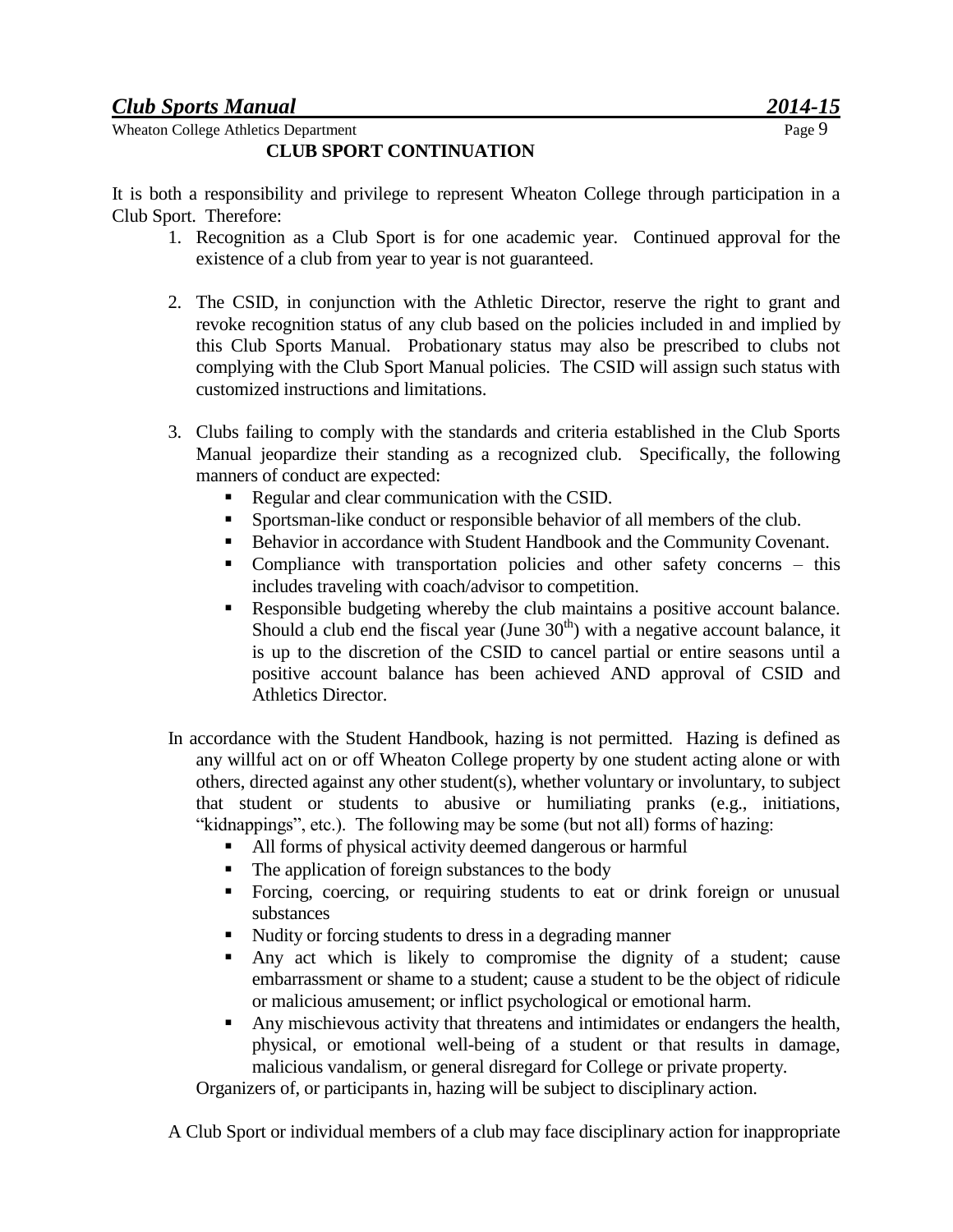on or off campus actions while engaging in any Club Sport related activity. Please reference Student Handbook for general guidelines. Disciplinary action may result in revocation of recognition as a Club Sport by the CSID in conjunction with the AD and referral to the office of the Dean of Students for additional appropriate action.

#### **VII. BUDGETARY GUIDELINES**

It is the responsibility of each club to manage its own finances. Account numbers for current clubs are listed below. The following guidelines and policies detail responsible budget management.

Each club must submit, and adhere to, a Club Sport Budget.

- A **Club Sport Budget** must be submitted for each school year. This budget must be approved by the CSID before any withdrawals or purchases will be approved. Spreadsheet template on file with CSID.
- Budgets should include ALL projected needs and expenses for equipment, court/field/ice rental, officials, league fees, travel, tournament registrations, coach's pay, etc. In addition, the budget should also project anticipated income, such as; fundraisers, ticket sales, team dues and assistance from other student organizations.
- A current positive account balance must exist before any expense or purchase will be approved.
- Per Diem Transportation Costs for 13-14:

| Mini-van:\$45- Fuel Cost \$.05/mi   11 Passenger: \$70 Fuel Cost \$.10/mi | $\mid$ Minibus: \$140.00 Fuel Cost \$.15/mi |
|---------------------------------------------------------------------------|---------------------------------------------|

Forms submitted for the CSID's signature must first be completed. Such forms include:

- **Check Request** (used for league dues, referee payment, etc)
- **Expense Report** (allows individuals to be reimbursed for club expenses from club account) including receipts for items paid out-of-pocket. RECEIPTS MUST BE TAPED TO 8 ½" X 11" WHITE PAPER FOR SCANNING PURPOSES.
- **Purchase Requisition** (to purchase equipment or uniforms from club account)

All funds from any source – dues, ticket sales, fund raising events, etc. – must be deposited in the club's account of Wheaton College after which they may be withdrawn to make payment for club activities. *Funds from private donors requesting tax-deductible receipts must be deposited through the Accounting Department and designated as "gifts".*

Clubs may not maintain an account off campus.

Any Club posting a negative balance at the end of a school year will be considered under 'Probationary Status' until such debt is paid in full.

| Club               | Account #       |                      |                               |  |
|--------------------|-----------------|----------------------|-------------------------------|--|
| Cheerleading       | 81930           |                      |                               |  |
| Crew               | 82040           |                      |                               |  |
| Ice Hockey         | 81970           | <b>Revenue:</b>      | Acct #-6260-59001-303         |  |
| Men's Lacrosse     | 81980           | <b>Gift Revenue:</b> | Acct $\# -6260 - 59001 - 301$ |  |
| Women's Lacrosse   | 81990           |                      | (mark as "Gifts")             |  |
| Thunderettes       | 81940           | <b>Expenses:</b>     | Acct #-6260-76010-140         |  |
| Men's Soccer       | 82075           |                      |                               |  |
| Tae Kwon Do        | 82020           |                      |                               |  |
| Men's Vollevball   | 82000           |                      |                               |  |
|                    | 270335-6252-    |                      |                               |  |
| Women's Water Polo | xxxxx-140 xxxxx |                      |                               |  |
| Men's Water Polo   | 81995           |                      |                               |  |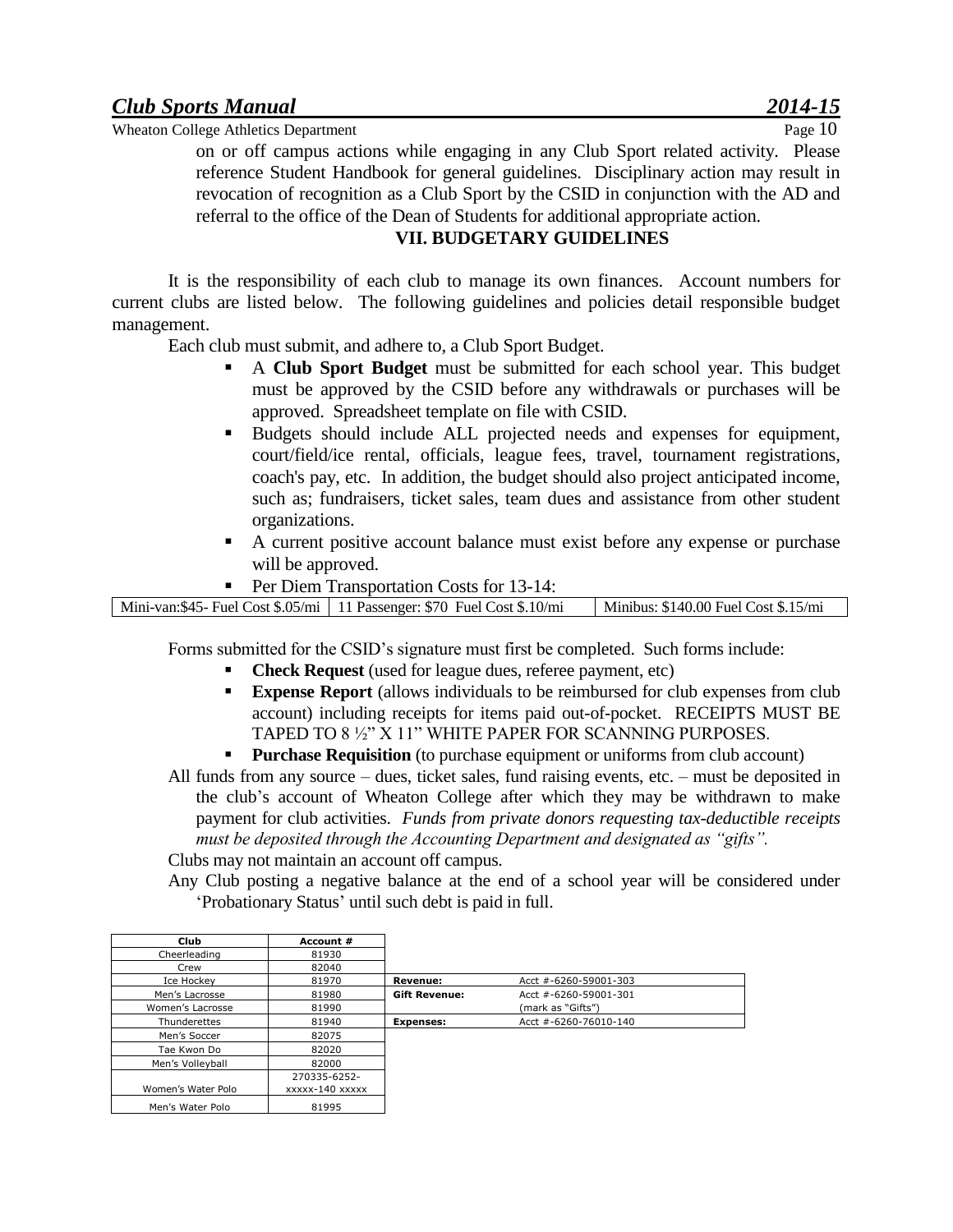#### **Fundraising Procedures for Club Sports**

(from **Gift Processing Guidelines for Student Groups** issued by Constituent Records)

We value our relationships with our donors and are anxious to convey our gratitude for their generosity in supporting our projects. The following guidelines for student groups doing Collegeapproved fundraising help us to expedite gift-processing procedures so that all our donors are thanked appropriately and promptly.

#### **General guidelines:**

- 1) All fundraising must be coordinated with the CSID who will communicate with the CR Office. All letters must be approved by the CSID prior to mailing. Alumni mailing lists may be obtained by printing and completing an **Alumni Address Request** Form. Form is online at [http://www.wheaton.edu/alumni/forms/address\\_request.pdf](https://form.jotform.com/WheatonCollegeForms/emailrequestform)
- 2) Checks should be delivered in a timely manner to the CSID for routing to the CR office. Please do not hold any checks for an extended period, especially those that arrive during an academic break.
- 3) To be considered tax-deductible, gifts must be intended for a group project and may not be directed to help a particular student. Donors should not write a student's name anywhere on their checks. Groups must not require students to "bring in" a minimum amount in order to be eligible for participation in the planned event or trip, or refund money to the student if s/he cancels his/her participation; this amounts to charging a participation fee and no funds will be tax-deductible to the donors.
- 4) According to IRS guidelines, all donors' checks must be made payable to Wheaton College (NOT to the student soliciting the funds) to be issued a tax-deductible receipt. If someone makes their check payable to a student, that student may cash the check and submit the cash with the donor's name and address. If we receive a check made out to and endorsed by the student, the receipt will be issued to the student as the donor. If we receive a check made out to a student but not endorsed, it will be returned to the student for endorsement. Cash gifts will be handled the same as checks, as long as the donor's name and address are provided.
- 5) Receipts/letters are generally ready within a week after CR receives your checks. CR will send prepared receipts to the CSID who will, in turn, route them to the Club Sport mailbox to be sent with a thank-you letter to the donor.

Acknowledgment of gifts through timely receipting and thanking is an important way of communicating our gratitude to donors. Thank you for helping to expedite the process, and happy fundraising!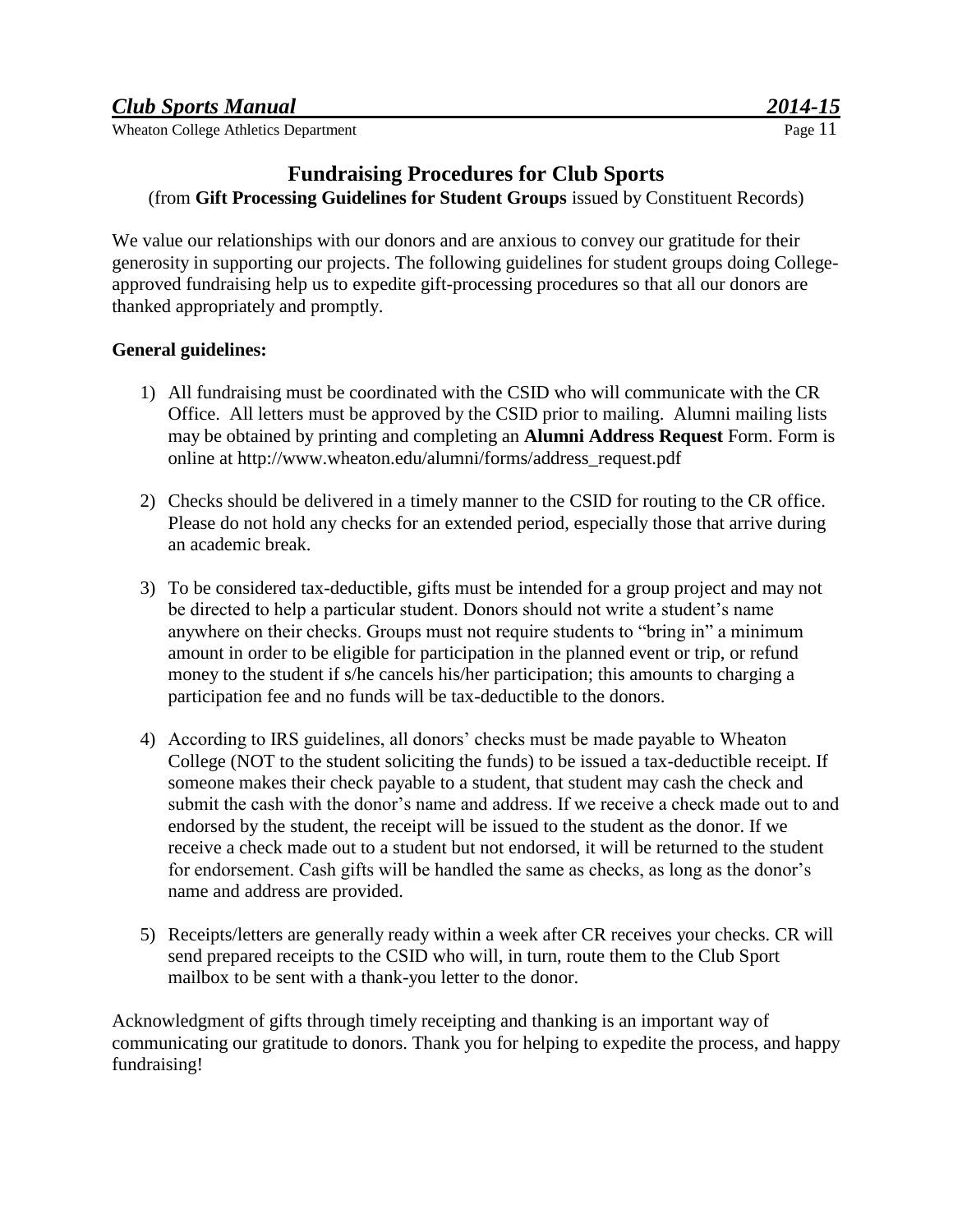#### **VIII. COMPETITION**

As a Club Sport, teams may compete with other colleges, universities and viable clubs provided that the club meets all the necessary requirements for existence and all the proper paper work is completed and on file at the Club Sport office.

- **Conference or League Affiliation**. Club Sports are encouraged to pursue an affiliate with a conference or league.
- **Officiating**. For all club contests, it is important that qualified and impartial officials be selected and agreed upon by all teams.
- **Recruiting**. Recruiting is not necessarily a role of Wheaton College Club Sports. Clubs may actively recruit players and members from the Wheaton College community.
- **Hosting Competition**. Wheaton College will host Club Sport competition. Competition dates should be submitted to the CSID as soon as they are available. Availability may be limited due to Varsity Athletics schedule. While Wheaton College Athletic Trainers are not available to Club Sports, *teams wishing to host competition must work with the CSID to hire an Athletic Trainer to cover events hosted at Wheaton College*.

In addition to use of space for competition, Club Sports may also have access to scoring systems, press box, and lights in order to facilitate hosting competition. Wheaton College Athletics will require approved personnel to open and operate these areas and equipment. Costs incurred in hiring personnel (at a rate to be determined) will be charged to the club.

Varsity equipment stored in the Press Box is not for club sport use unless authorized by a Varsity coach.

Teams should not schedule more home games than away games.

#### **IX. FACILITY RESERVATION & CANCELLATION**

All official Club Sports are allowed usage of Wheaton College facilities. Facility use will be granted on "availability" basis. The college has established a priority list for all user groups as follows: 1) Academic/Classes; 2) In-Season Varsity Sports; 3) Recreation (Club Sports & Intramurals, Group Reservations); 4) Non-College use. Facility space is also prioritized within clubs. For example, in-season clubs have priority over clubs that are out of season. Clubs that are competitive also have priority over non-competitive clubs. Requests for scheduling gym/field space must be put in a month prior to beginning of each quad. Once all requests are in, space will be allotted in a round-robin fashion. If you put in your request after this date, no priority will be given.

All facility requests must be submitted to the Club Sports office and approved by the CSID. Please notify the CSID if there is any cancellation of facility space prior to the event.

Clubs using outdoor field space are not permitted to use fields during closings due to inclement weather or grass field conditions. Captains are responsible for checking field status at the SRC Front Desk.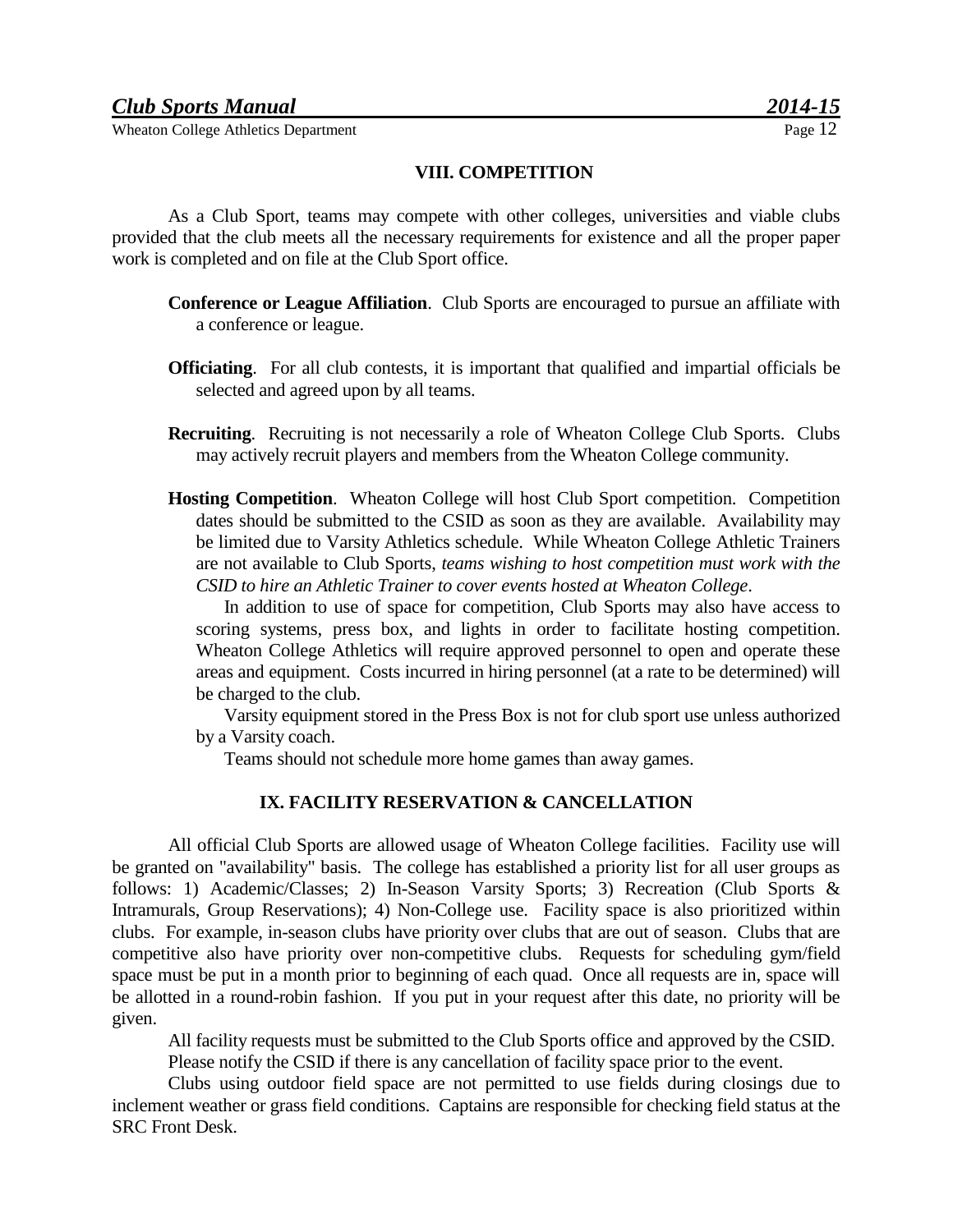#### **X. EQUIPMENT**

Club members are expected to have their own equipment. All equipment must meet National Standards for care, use, type of protection required, etc. It is the Club Captain and coach's responsibility to ensure that the proper equipment is being used and in suitable condition.

Wheaton College assumes no responsibility for any injury caused by faulty equipment, improper use, or the lack of required equipment for a particular sport.

#### **XI. LIGHTNING PROTECTION POLICY**

Because of the dangers of lightning and the potential for fatal injury, Wheaton College has purchased and installed a ThorGuard lightning prediction system to minimize the risk of this environmental hazard. **The system is set to operate during the following hours: 7:30 a.m.–10:00 p.m. Monday–Saturday and 9:00 a.m.–9:00 p.m. on Sunday, and at a range of two (2) miles.** The following policy is in place in case of lightning:

1. A *lightning warning* occurs when the lightning prediction system sounds a 15-second horn accompanied by a flashing strobe light. When the lightning warnings activate, all organized outdoor activity must cease and outdoor areas should be cleared. This includes but is not limited to the following groups:

- a. Athletic Teams
- b. Intramural and Club Sports
- c. Student Activities Groups
- d. Physical Plant Workers
- e. Conference Services Groups and Camps

2. It is the responsibility of the supervisor of each area to ensure proper procedures are in place so that participants in outdoor activities are notified of how the warning systems work, what they mean, and, in the event of the activation of the detectors, what course of action is to be followed. Such notification might take the form of posted signage, public address announcements, and/or pre-event acknowledgements from immediate area supervisors (coaches, foremen, conference leaders, referees/officials, etc.) of what is expected of them. Notification of spectators through advance signage and/or public address messages is also recommended as appropriate, although supervisors are not expected to physically force spectators to clear an area.

3. The *all clear* signal is three short horn blasts and the flashing strobe turning off. No activity may resume outdoors until the all clear signal is sounded.

#### **Approved by Health and Safety Committee. 10/12/2005; revised 12/14/2005 Approved by the President and Senior Administrative Cabinet, 10/31/2005**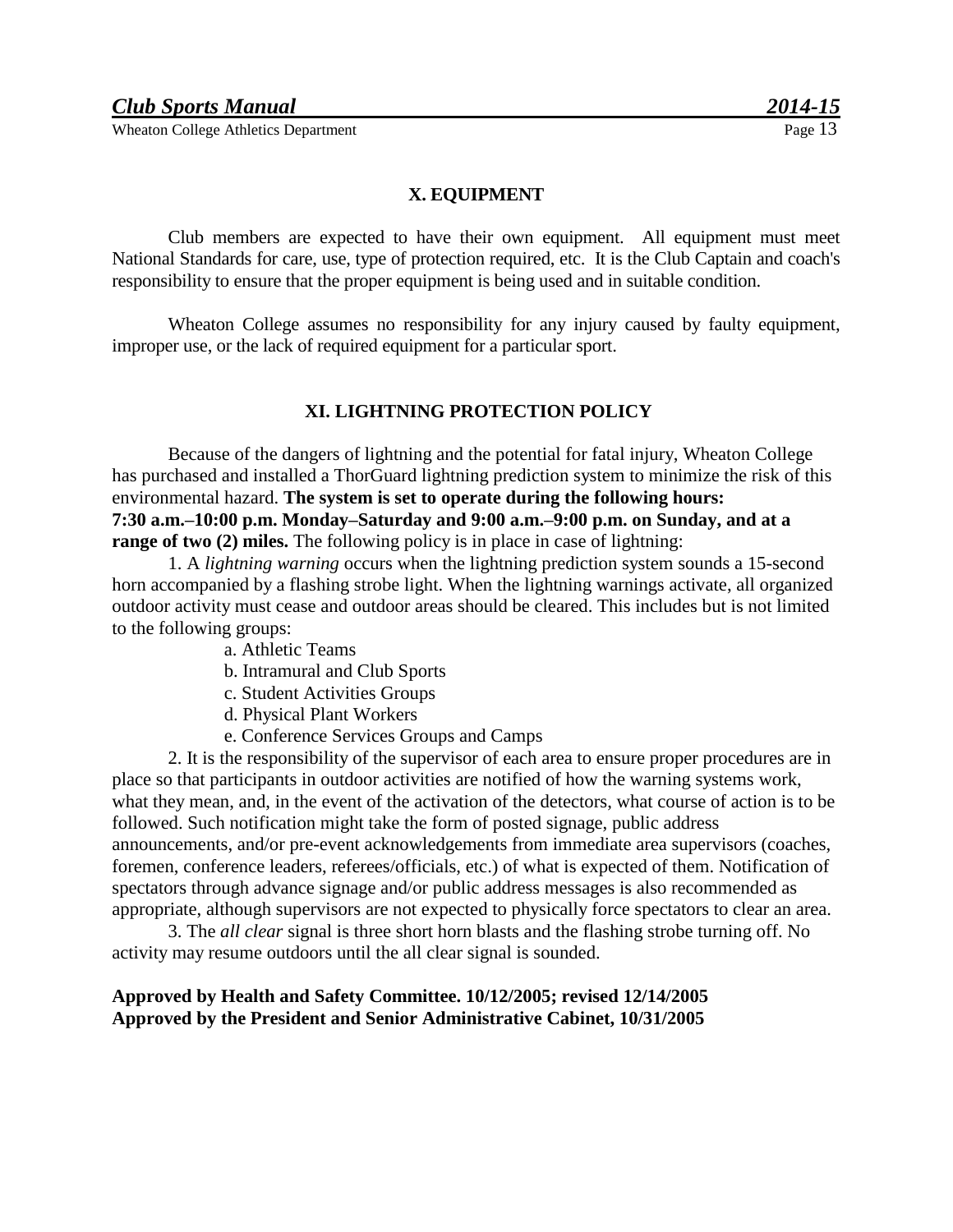**XII. TRANSPORTATION**

In 1993, a Wheaton College Ice Hockey player was killed in a van accident while traveling home from competition. In order to prevent further tragedy and because travel to and from athletic events is a major safety concern for the college, the following rules and regulations apply and will be strictly enforced:

- 1. Travel to scheduled events is only permitted in school vehicles with a Coach/Advisor present unless other arrangements are made and approved by the Club Sport Director.
- 2. It is the responsibility of the club Captain to submit all transportation requests to the CSID. Vehicle requests must be submitted no later than two weeks ahead of the scheduled event. Late requests may not be honored by the Transportation Coordinator. Request should include: date of travel including departure and returning times, # of people, vehicle drivers, destination, and specific vehicle requests
- 3. Groups under 34 persons (including drivers) may take up to three full-size vans. Groups of 34 persons or more must take a bus with a driver. A 'Group' is considered all Wheaton College students traveling to the same location near or at the same time.
- 4. The team is a unit. Entire teams are required to travel together, unless other arrangements are made and approved by the CSID and Advisor.
- 5. Drivers must be college approved. Driving permits can be obtained (at no cost) through the Transportation Department in the Physical Plant.
- 6. No athlete shall drive a College fleet vehicle or a personal vehicle to or from an athletic event; whether competition or a practice.
	- a. However, athletes of a team whose total time of competition does not exceed fifteen (15) minutes, and who have rested for a minimum of five (5) hours since the end of their competition may drive on the same day.
	- b. Additionally, team members who did not compete may drive if they are College permitted drivers.
	- c. An exception is granted for events within fifteen (15) miles of the main Wheaton College campus. Prior to a club member driving his/her own vehicle, a Personal Vehicle Insurance Acknowledgement Statement must be signed (Form F) and submitted to the Club Sport Director.
- 7. Driving time per shift is limited to three daytime hours or two nighttime hours, with minimum 15-minute breaks between shifts. No driver may exceed eight hours' total driving time in a 24-hour period. No trip segments with multiple drivers are to be longer than 18 hours without a seven hour break.
- 8. No trips hauling passengers farther than 20 miles from campus may start after 11:00pm or before 5:00am.
- 9. It is strongly recommended that owners of private automobiles used to transport Club Sports members have their automobiles personally insured for: property damage, \$100,000; bodily injury, \$250,000 each person, \$500,000 each occurrence. This recommendation is made since the owner of the private vehicle must look to his/her personal automobile insurance for coverage.
- 10. These Transportation policies may be amended according to all current Wheaton College Transportation Policies.

For further information on the Wheaton College Transportation guidelines, please visit intra.wheaton.edu/departments/physplant/transportation.html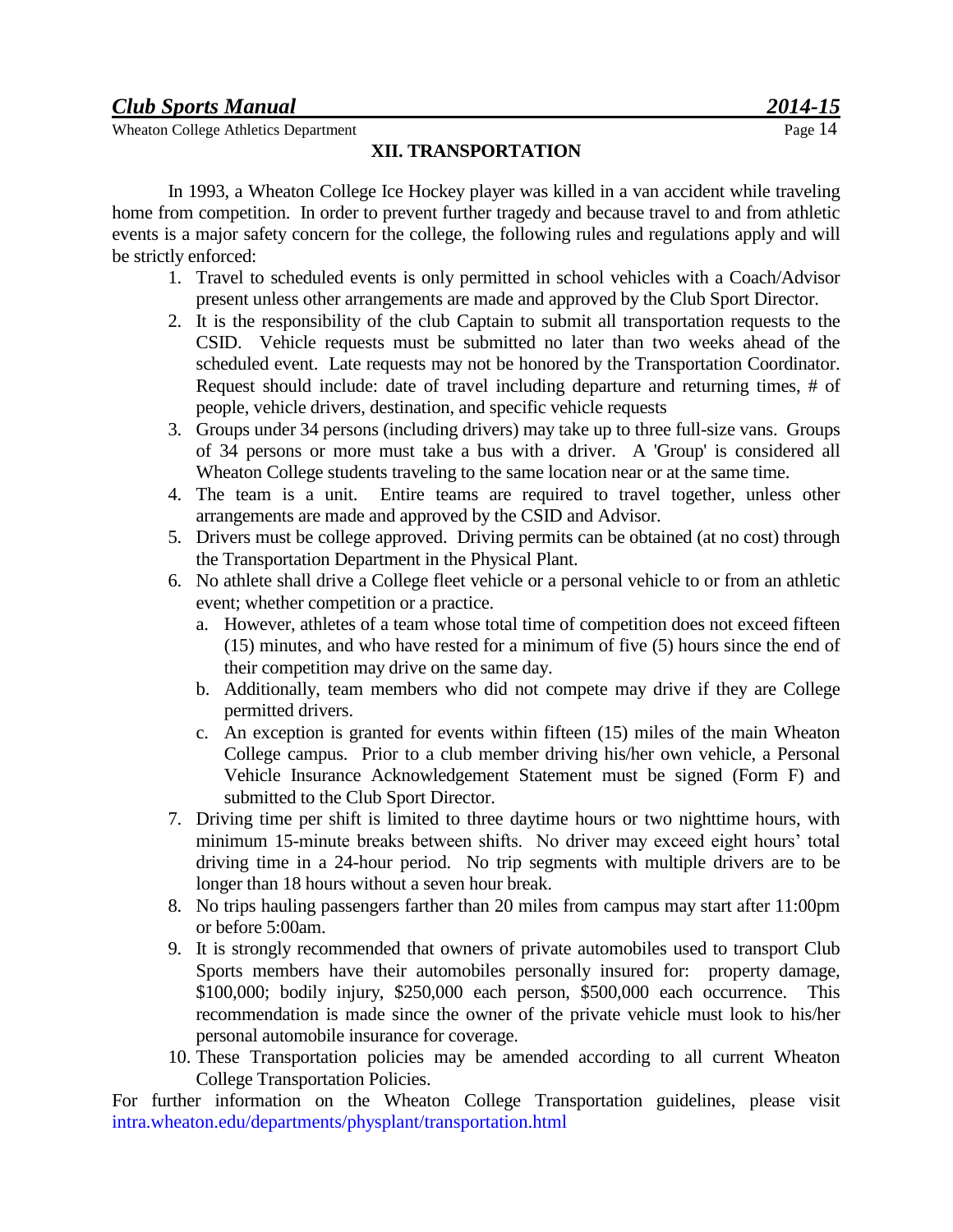Wheaton College Athletics Department Page 15

#### **XIII. ACCIDENT PROCEDURES**

For accidents occurring inside the Sports & Recreation Complex, Clubs must notify the SRC Supervisor immediately. When an accident occurs on Wheaton College fields, Public Safety must be called immediately (ext. 5911). When necessary, Public Safety will normally provide transportation for the injured player to the Health Center if it is open. Transportation to an area hospital may be provided via ambulance or is the responsibility of the injured player*. All accidents require captains to fill out an* **Unusual Occurrence Form** (Form H) *to insure proper documentation of the injury*. Please submit completed Unusual Occurrence Forms to the CSID within 48 hours of incident. All expenses incurred for treatment at the hospital are the responsibility of the injured participant.

Situations when an ambulance SHOULD be called include, but are not limited to:

- Head, neck or spinal injuries
- Unconsciousness
- Chest pain
- Trouble breathing
- Diabetic reactions
- Seizures

Wheaton College Athletic Training services are not available to Club Sport participants.

When it is deemed necessary to have an injured participant seen and/or treated by a physician, have him/her transported to the emergency room of the local hospital. It is recommended that, when necessary, a qualified service (e.g., ambulance service) be used to transport the injured participant. Rely upon the recommendation of the attending physician as to whether the injured Wheaton team member can be transported back to campus and what accommodations to use (e.g. private vehicle).

When at an away contest, it will be necessary to determine your own procedures to follow if the host school/club does not have an emergency plan (i.e. number of ambulance services and hospitals, location of an area hospital, etc.).

Each club practicing/competing outside of the Sports & Recreation Complex must have ready access to a Medical Kit. If you are unsure of the hosting sites resources, you must bring a Medical Kit owned by the Club.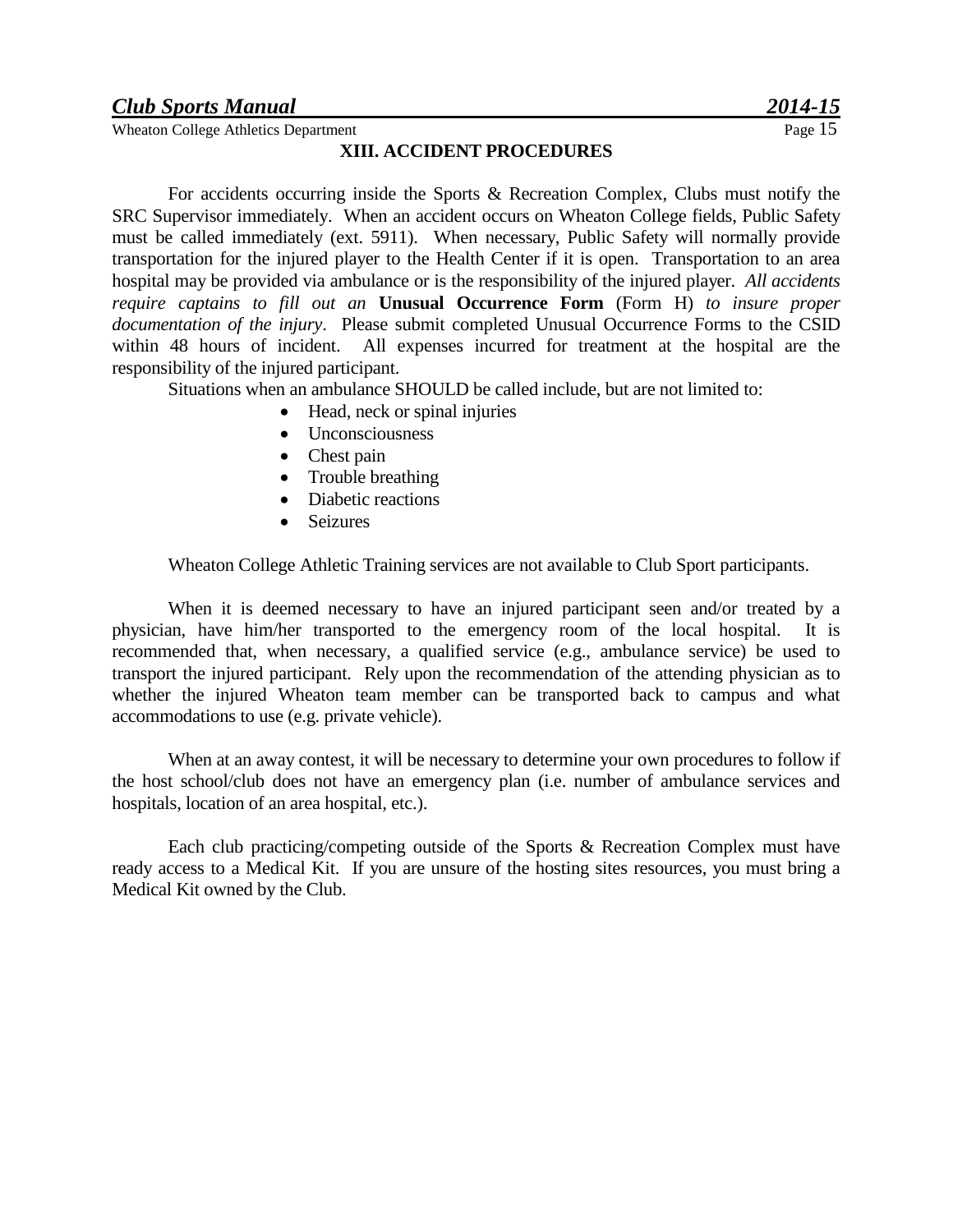#### *Club Sports Manual*

Wheaton College Athletics Department

#### **XIV. WEBSITE DESIGN AND RULES**

I have been in communication with Les Barker, the Senior Web Designer, about the Club Sport website and he wanted me to pass along the below information to you guys and to the vision/mission of the Wheaton.edu website which the main club sport page falls under. Please read below and try to comply to his desires for the Club Sport page. If you guys in seeing your section want to add or take something away, please let me know. Thanks.

Here is Les's email:

------------------------------------------------------------

The Wheaton website is one of the primary means by which prospective students and their families find out about what Wheaton College offers. So it stands to reason that the prospective student is the primary audience for our public website.

In terms of the athletic club pages, our hope is that the site would provide basic information on the clubs at Wheaton and why each of them exists. This is particularly critical for Wheaton, where our faith is integrated into every aspect of our lives together, including athletics. It is vital for people that are trying to decide whether Wheaton College is a good fit for them.

We have some good examples of this:

Crew[: http://www.wheaton.edu/Athletics/Clubs/Crew](http://www.wheaton.edu/Athletics/Clubs/Crew) 

Thunderettes: <https://www.wheaton.edu/life-at-wheaton/athletics/club-sports/cheerleading/>

Both of these sites have an action photo and a description of the goal and purpose of the club. This is fantastic. It is pertinent and not tied to a specific season or event. The only thing that could make it better would be contact information for someone who shows interest. Another possibility would be to have a slideshow of representative photos from the clubs activities, not to report on a particular event, but to help illustrate what it would be like for someone who is interested in coming to Wheaton.

If the club wants to announce upcoming events or report on recent competitions or accomplishments, that is great, but then the burden is to maintain this information, or delete it when it is no longer applicable. Out of date information is particularly problematic, as it suggests that nothing is going on and no one cares enough to maintain the information. A visitor is likely to make a value judgment about the program and even the school in general. If you want to post news, just make sure you are committed to maintaining it.

If you have a FaceBook page, blog or a separate website, you can make a link to it from your club page. However, the same implications apply to these efforts, as well. If you aren't committed to maintaining the information on your FaceBook page, it will hurt you more than it will help. It would be better to not have a blog at all than to have one with a few entries that are months or even years old.

If information on your club page changes, or if you want to post a different photo to the page, please contact David Walford at x5145.

If you have any questions about the website, about what is possible and how to best tell the story of your club, please don't hesitate to contact the Web Team a[t The.Web@wheaton.edu.](The.Web@wheaton.edu)

Les Barker Marketing Communications - Web Team x5510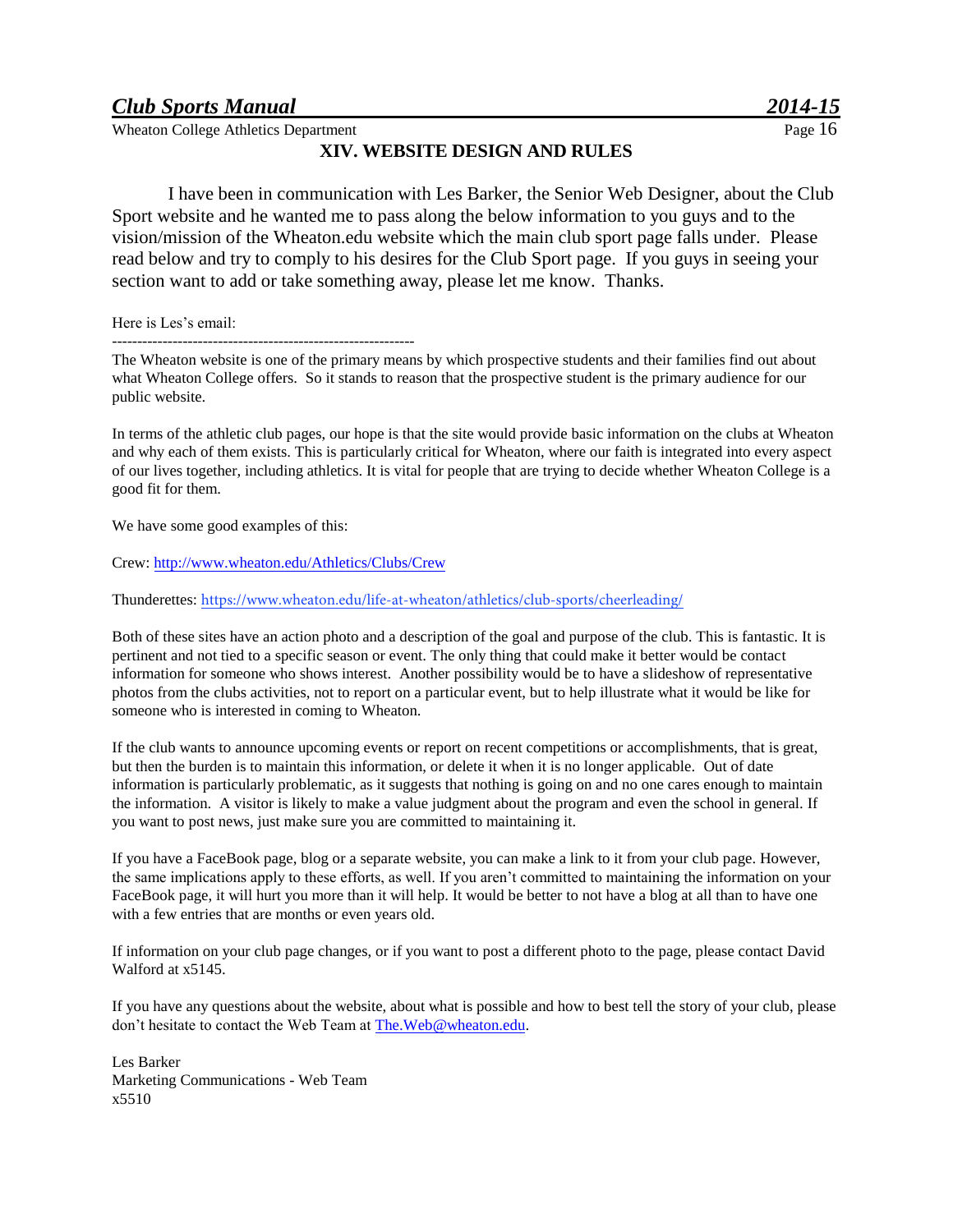Wheaton College Athletics Department Page 17

#### **XIV. CHECKLIST & FORMS**

The following forms must be completed by each club sport according to the dates listed below. Failure to submit these forms on time may result in penalties prescribed by the CSID. This short table of contents may also serve as a checklist.

|                                                                    | 18 |
|--------------------------------------------------------------------|----|
| Due by third practice<br>П                                         |    |
|                                                                    | 19 |
| Due by third practice<br>$\Box$                                    |    |
|                                                                    | 20 |
| Due by first practice<br>$\Box$                                    |    |
|                                                                    | 21 |
| Due before first competition<br>$\Box$                             |    |
|                                                                    |    |
| Due before first competition<br>$\Box$                             |    |
| F. Personal Automobile Insurance Acknowledgement Statement         | 23 |
| Due (for each member as applicable) by second practice<br>П.       |    |
|                                                                    | 24 |
| Due (for each member as applicable) before first practice<br>П     |    |
|                                                                    | 25 |
| Due (for each member) by second practice<br>$\Box$                 |    |
|                                                                    | 26 |
| Due (for each member) by second practice<br>$\Box$                 |    |
|                                                                    | 27 |
|                                                                    | 28 |
| Due by May 1                                                       |    |
|                                                                    | 29 |
| <b>Current Copy Remains on File at the Club Sport Office</b><br>П. |    |
|                                                                    | 31 |
|                                                                    |    |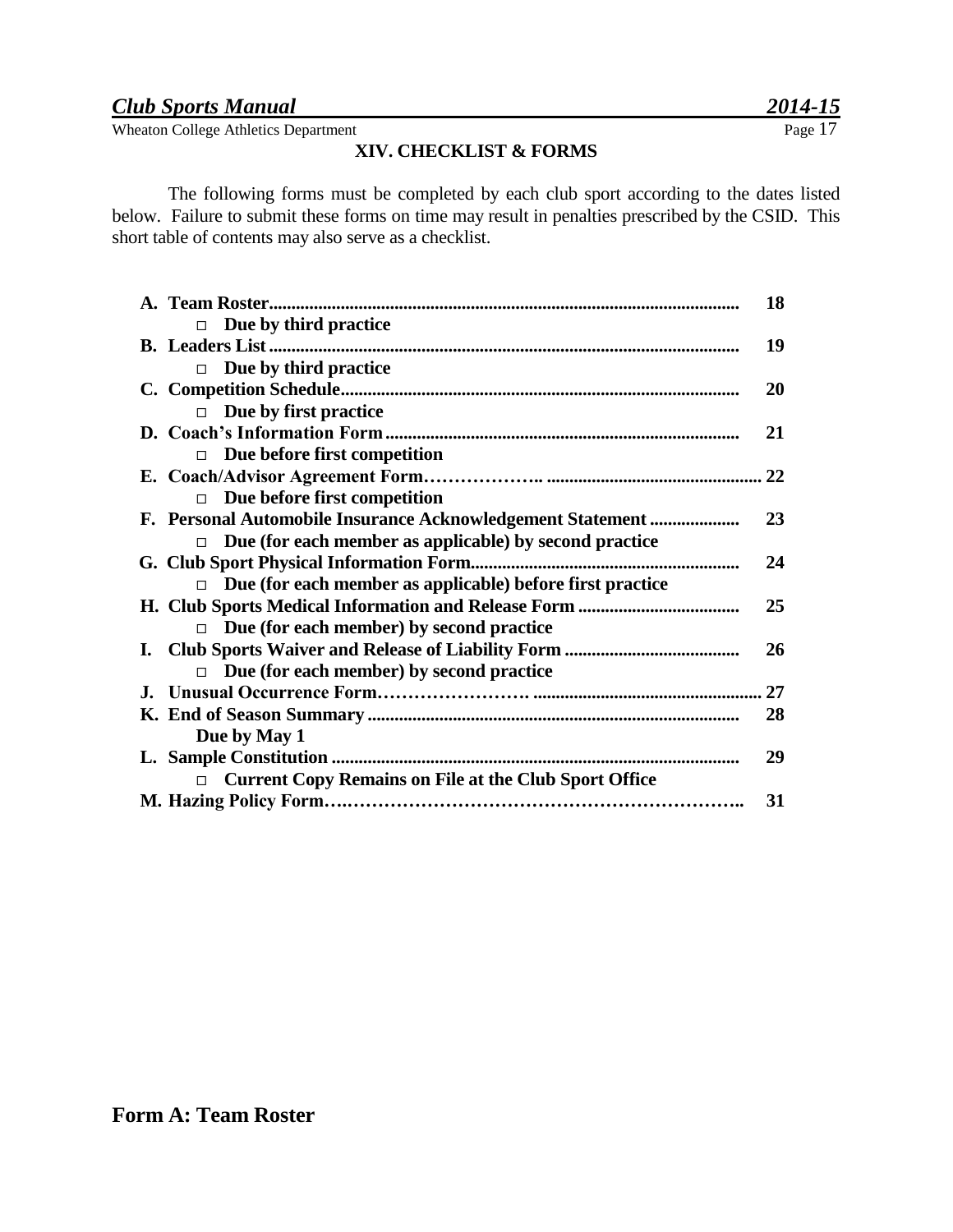|  | <b>Club Sports Manual</b> |
|--|---------------------------|
|  |                           |

Club Name

By signing this form I am stating that I agree to abide by the rules, regulations and policies of the Club Sports program at Wheaton College. I know that if I ever have questions about what those rules, regulations and policies are or how they apply to a certain situation, I am to consult with my club captain or the Club Sports Director before proceeding. I realize that if I do not adhere to these responsibilities as a club sport member, I could lose my opportunity to compete, and possibly jeopardize the right of the club to continue to exist as well.

| <b>Name</b> (Please Print)                                                                                                   | <b>Signature</b> | ID# | Year |
|------------------------------------------------------------------------------------------------------------------------------|------------------|-----|------|
| 1                                                                                                                            |                  |     |      |
| (Captain/President<br>$\overline{2}$                                                                                         |                  |     |      |
| 3                                                                                                                            |                  |     |      |
| $\overline{4}$                                                                                                               |                  |     |      |
| 5                                                                                                                            |                  |     |      |
|                                                                                                                              |                  |     |      |
| 6<br><u> 1989 - Johann Barn, mars ann an t-</u>                                                                              |                  |     |      |
| $7-$                                                                                                                         |                  |     |      |
| 8<br>the control of the control of the control of                                                                            |                  |     |      |
| 9<br>the control of the control of the control of                                                                            |                  |     |      |
| 10                                                                                                                           |                  |     |      |
| 11                                                                                                                           |                  |     |      |
| 12<br><u> 1989 - Johann John Harry Harry Harry Harry Harry Harry Harry Harry Harry Harry Harry Harry Harry Harry Harry H</u> |                  |     |      |
| 13                                                                                                                           |                  |     |      |
| 14                                                                                                                           |                  |     |      |
| 15<br><u> 1989 - Jan James James James James James James James James James James James James James James James James Ja</u>  |                  |     |      |
| 16                                                                                                                           |                  |     |      |
| 17                                                                                                                           |                  |     |      |
| 18                                                                                                                           |                  |     |      |
| 19                                                                                                                           |                  |     |      |
| 20<br>the company of the company of the company                                                                              |                  |     |      |
| 21                                                                                                                           |                  |     |      |
| 22                                                                                                                           |                  |     |      |
| 23                                                                                                                           |                  |     |      |
| 24<br><u> 1980 - Jan Amerikaans III (m. 1980)</u>                                                                            |                  |     |      |
| 25                                                                                                                           |                  |     |      |
| 26                                                                                                                           |                  |     |      |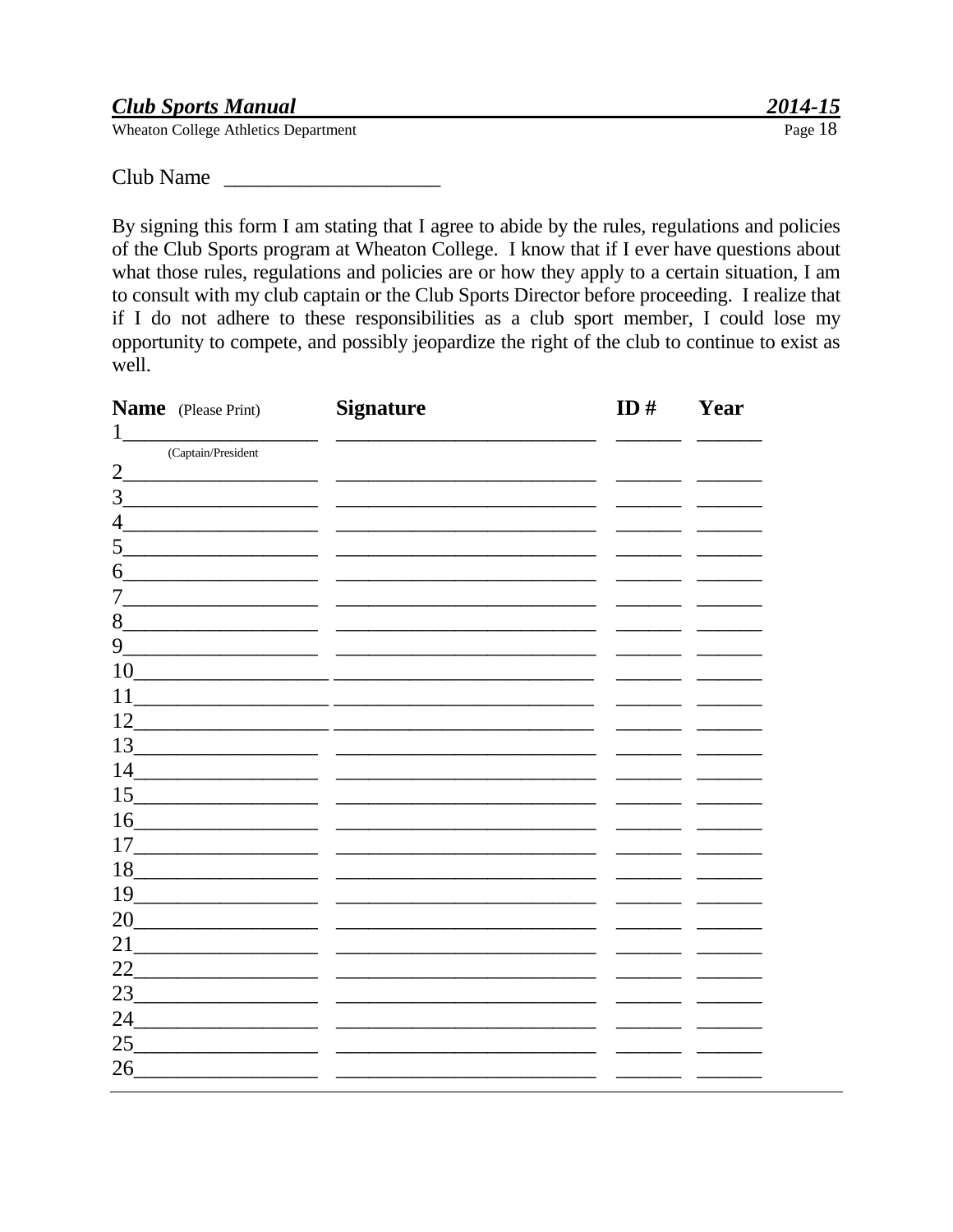Wheaton College Athletics Department

| Club Name                                                                                                                       |                                                                                                                                                                                                                                      |
|---------------------------------------------------------------------------------------------------------------------------------|--------------------------------------------------------------------------------------------------------------------------------------------------------------------------------------------------------------------------------------|
|                                                                                                                                 |                                                                                                                                                                                                                                      |
| Phone:                                                                                                                          |                                                                                                                                                                                                                                      |
|                                                                                                                                 |                                                                                                                                                                                                                                      |
| Cabinet Role: Name                                                                                                              |                                                                                                                                                                                                                                      |
| Phone:                                                                                                                          | <u> 2001 - Jan Bernard Bernard Bernard Bernard Bernard Bernard Bernard Bernard Bernard Bernard Bernard Bernard B</u>                                                                                                                 |
|                                                                                                                                 |                                                                                                                                                                                                                                      |
| Cabinet Role : Name                                                                                                             | <u> 1980 - Jan James James Jan James James James James James James James James James James James James James James Ja</u>                                                                                                            |
| Phone:                                                                                                                          | <u> 2002 - Jan James James Jan James James James James James James James James James James James James James Jam</u>                                                                                                                 |
|                                                                                                                                 |                                                                                                                                                                                                                                      |
|                                                                                                                                 |                                                                                                                                                                                                                                      |
| Cabinet Role : Name<br>Phone:                                                                                                   |                                                                                                                                                                                                                                      |
|                                                                                                                                 | <u> 1980 - Johann John Harry Harry Harry Harry Harry Harry Harry Harry Harry Harry Harry Harry Harry Harry Harry Harry Harry Harry Harry Harry Harry Harry Harry Harry Harry Harry Harry Harry Harry Harry Harry Harry Harry Har</u> |
| <u> 1989 - Johann John Stone, markin fan it ferskearre fan it ferskearre fan it ferskearre fan it ferskearre fan </u>           |                                                                                                                                                                                                                                      |
| Cabinet Role : Name                                                                                                             |                                                                                                                                                                                                                                      |
| Phone:<br><u> 1990 - Johann Stein, marwolaethau a bhann an t-Amhainn an t-Amhainn an t-Amhainn an t-Amhainn an t-Amhainn an</u> |                                                                                                                                                                                                                                      |
|                                                                                                                                 |                                                                                                                                                                                                                                      |
| Phone:                                                                                                                          |                                                                                                                                                                                                                                      |
|                                                                                                                                 |                                                                                                                                                                                                                                      |
| Email:                                                                                                                          | <u> 1980 - Johann John Stone, mars eta biztanleria (h. 1980).</u>                                                                                                                                                                    |
|                                                                                                                                 |                                                                                                                                                                                                                                      |
| Coach/Advisor:                                                                                                                  | <u> 1980 - Johann Stoff, fransk politik (d. 1980)</u>                                                                                                                                                                                |
| Phone:                                                                                                                          | <u> 1980 - Johann John Stone, market fransk politiker (</u>                                                                                                                                                                          |
| Email:                                                                                                                          |                                                                                                                                                                                                                                      |
|                                                                                                                                 |                                                                                                                                                                                                                                      |

**Form B: Leaders List**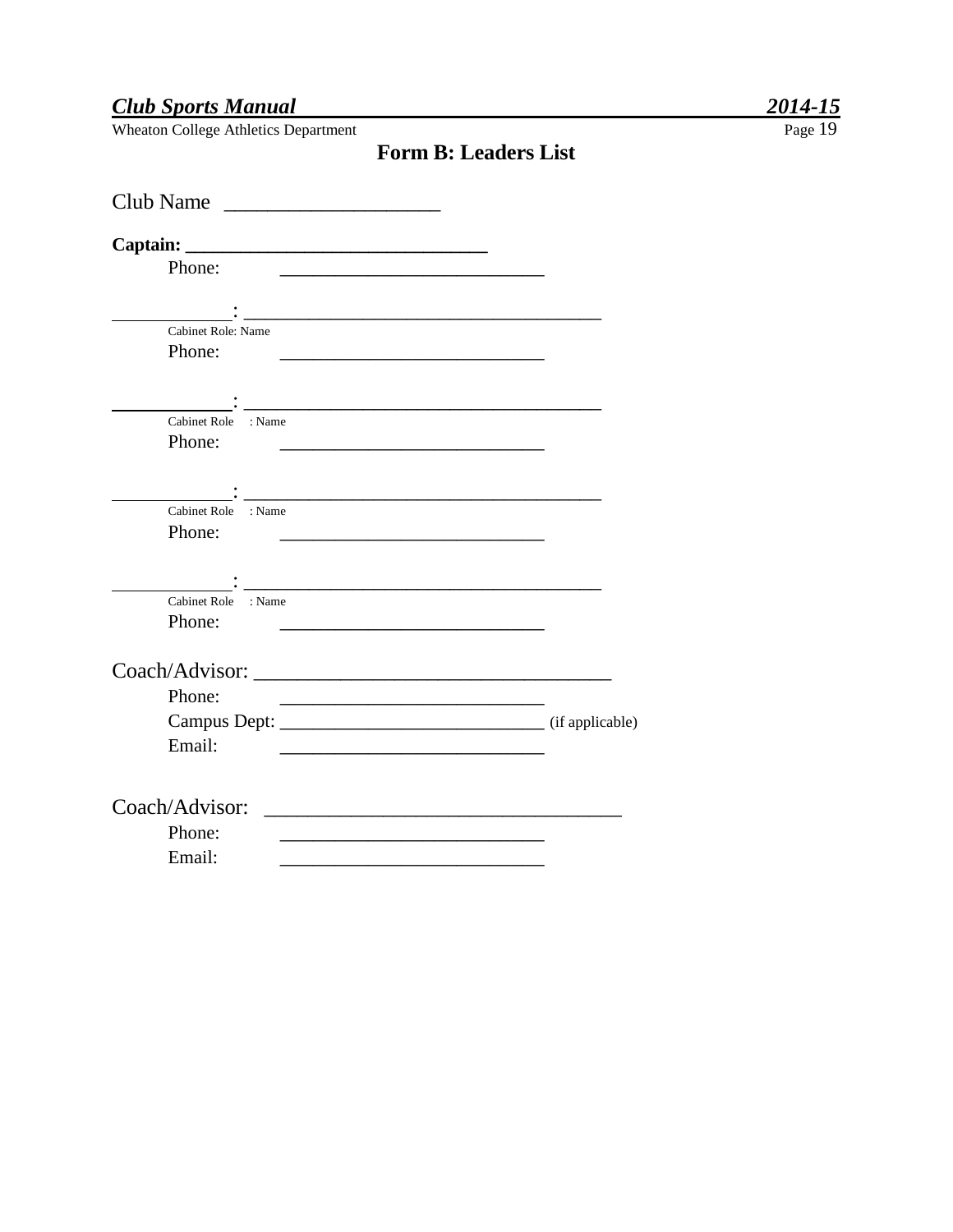Wheaton College Athletics Department Page 20

#### **Form C: Competition Schedule**

Club Name

Official Start Date of Season (practice included): \_\_\_\_\_\_\_\_\_\_\_\_\_\_\_\_\_\_\_\_\_\_\_\_\_\_\_\_\_

Official Finish Date of Season: \_\_\_\_\_\_\_\_\_\_\_\_\_\_\_\_\_

#### **Practice Schedule**

\*Captains should work with Club Sport Director to facilitate space scheduling for practices.

#### **Competition Schedule**

| <b>Date</b> | <b>Time</b> | <b>Opponent(s)</b> | Location | <b>Coach/Advisor</b> |
|-------------|-------------|--------------------|----------|----------------------|
|             |             |                    |          |                      |
|             |             |                    |          |                      |
|             |             |                    |          |                      |
|             |             |                    |          |                      |
|             |             |                    |          |                      |
|             |             |                    |          |                      |
|             |             |                    |          |                      |

Approved: \_\_\_\_\_\_\_\_\_\_\_\_\_\_\_\_\_\_\_\_\_\_\_\_\_\_\_ Date: \_\_\_\_\_\_\_\_\_\_\_\_\_\_\_

*(Club Sports & Intramurals Director)*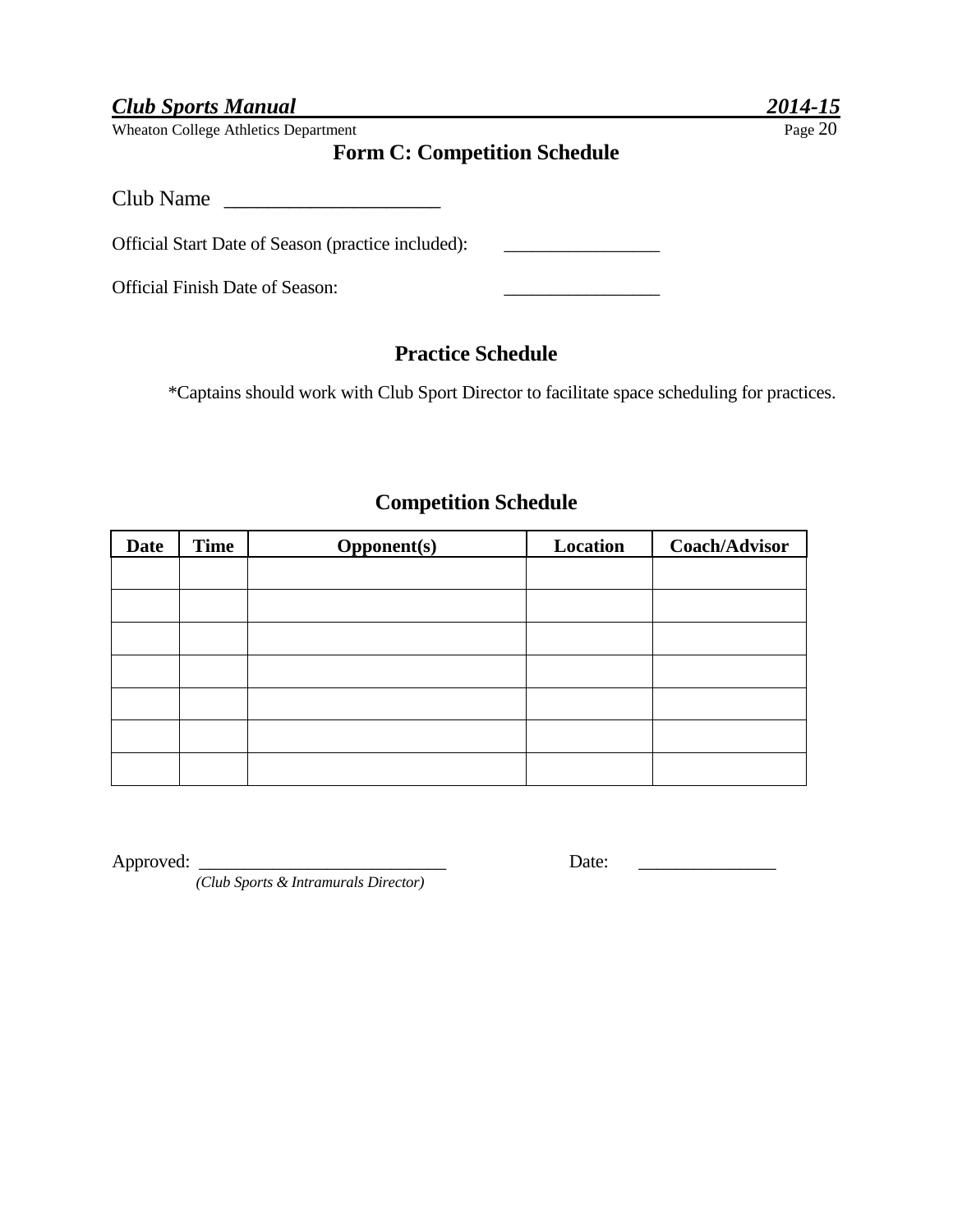#### **Form D: Coach/Advisor Information Form**

| Club Name                                       |                            |
|-------------------------------------------------|----------------------------|
| Coach/Advisor Name:                             | Telephone number: $(\_\_)$ |
|                                                 |                            |
| Age: $\_\_$                                     |                            |
| Are you currently employed at Wheaton College?  | $\Box$ Yes $\Box$ No       |
| If so, what is your position at the college?    |                            |
| Are you being paid to coach at Wheaton College? | $\Box$ Yes $\Box$ No       |
| Previous Coaching Experience (if applicable):   |                            |
|                                                 |                            |
|                                                 |                            |

The Coach & Advisor's collective responsibilities include:

- Attend all games or provide an approved substitute. This includes traveling with the team to away competition
- Help develop and improve skills of the club members.
- Assist in scheduling and running safe practices and matches/games.

\_\_\_\_\_\_\_\_\_\_\_\_\_\_\_\_\_\_\_\_\_\_\_\_\_\_\_\_\_\_\_\_\_\_\_\_\_\_\_\_\_\_\_\_\_\_\_\_\_\_\_\_\_\_\_\_\_\_\_\_\_\_\_\_\_\_\_\_\_\_\_\_\_

- Aid the club Captain in inspecting and maintaining sport equipment and reporting any unsatisfactory facility conditions to the club sport director.
- Promote sportsmanship on and off the field.
- Know the policies and procedures for Club Sports as defined by the Club Sports Manual, and ensure that the student leaders of the club are also informed of these policies.
- Allow the club to be self-organized and self-governed, but guide and counsel members where appropriate.
- Serve as an information source and provide general guidance and leadership.
- Assist in the development of club goals and objectives.
- Current certification in CPR and First Aid is preferred.

\_\_\_\_\_\_\_\_\_\_\_\_\_\_\_\_\_\_\_\_\_\_\_\_\_\_\_\_\_\_\_\_\_\_\_\_\_\_\_\_\_ \_\_\_\_\_\_\_\_\_\_\_\_\_\_

**As coach/advisor of the Wheaton College \_\_\_\_\_\_\_\_\_\_\_\_\_\_\_\_\_\_\_\_\_\_ Club, I agree to respect and uphold the standards of conduct of club sports stated in this manual and be an acceptable role model for those in the club sport. I have also read and understand the college's Statement of Faith and the Community Covenant.**

(Signature of Coach/Advisor) Date Signed

Approved: \_\_\_\_\_\_\_\_\_\_\_\_\_\_\_\_\_\_\_\_\_\_\_\_\_\_\_ Date: \_\_\_\_\_\_\_\_\_\_\_\_\_\_\_

*(Club Sports & Intramurals Director)*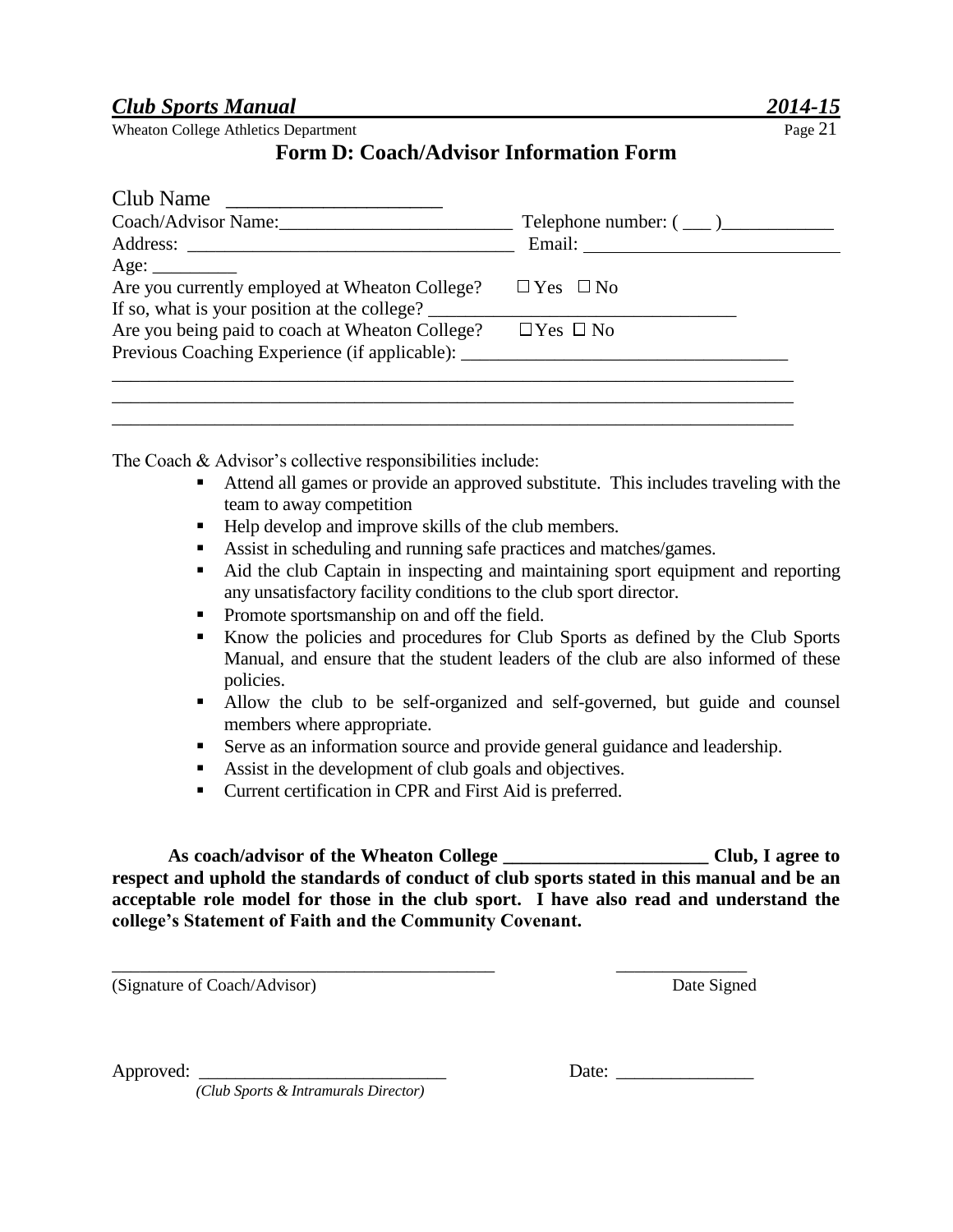#### **FORM E: COACH/ADVISOR VOLUNTEER AGREEMENT**

#### **PARTIES**

This AGREEMENT is made between Wheaton College, Wheaton, Illinois ("College") and ("Volunteer").

#### **EMPLOYMENT**

The College hereby allows the above to volunteer at Wheaton College for the period beginning **8/29/2012** and ending **5/08/2013** and agrees that the Volunteer has offered to serve in this capacity with no compensation whatsoever. The responsibilities of the Volunteer are listed in the Coach/Advisor Information and Agreement Form.

#### **TERMS**

The Volunteer agrees to the following terms and conditions:

- a) The responsibilities and duties of the Volunteer shall be determined by the Department Head and shall be performed under the general supervision of the Department Head.
- b) The Volunteer will perform his/her duties in accordance with the existing policies and guidelines of the College (see the Employee Handbook), as amended from time to time, and such other policies and guidelines as may be enacted hereafter by the College. By his/her signature the volunteer acknowledges reading the applicable areas of the Employee Handbook and agrees to abide by them.
- c) By signing this agreement, the Volunteer indicates they have read carefully the *Statement of Faith* and *Community Covenant*. Wheaton College seeks volunteers who fully subscribe to evangelical theology as expressed in the College's *Statement of Faith,* and who fully affirm the moral vision and accept the lifestyle obligations indicated in the *Community Covenant* for the duration of this agreement.
- d) By signing this agreement, the volunteer is affirming that there is no anticipation/presumption of future employment at Wheaton College or compensation from Wheaton College based on his/her volunteer service

#### **TERMINATION**

The AGREEMENT may be terminated by the College at any time before the end of the aforementioned period if the Volunteer is unwilling or unable to fulfill the responsibilities of his/her volunteer services or violates any of the aforementioned terms and conditions.

Department Head

\_\_\_\_\_\_\_\_\_\_\_\_\_\_\_\_\_\_\_\_\_\_\_\_\_\_\_\_\_\_\_\_\_\_\_\_\_\_\_\_

\_\_\_\_\_\_\_\_\_\_\_\_\_\_\_\_\_\_\_\_\_\_\_\_\_\_\_\_\_\_\_\_\_\_\_\_\_\_\_\_

Date Accepted \_\_\_\_\_\_\_\_\_\_\_\_\_\_\_\_\_\_, 2012

Volunteer *(Please send original to Human Resources and retain a copy for your files)*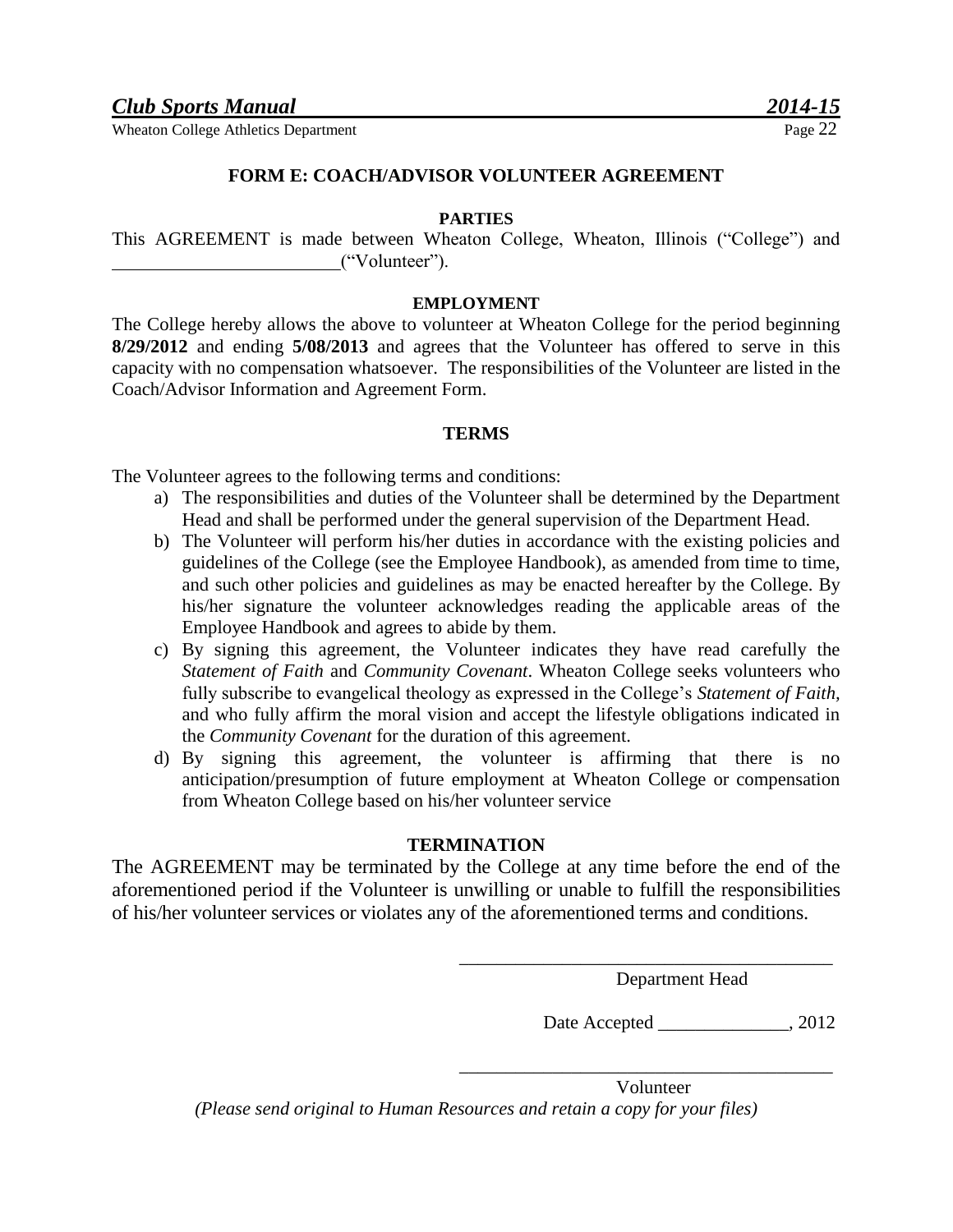| <b>Club Sports Manual</b>                                                           | 2014-15                                                                                    |
|-------------------------------------------------------------------------------------|--------------------------------------------------------------------------------------------|
| <b>Wheaton College Athletics Department</b>                                         | Page 23                                                                                    |
|                                                                                     | <b>Form F: Personal Automobile Insurance Acknowledgement Statement</b>                     |
| Club Name                                                                           |                                                                                            |
|                                                                                     |                                                                                            |
| sports members carry insurance coverage in the amounts not less than the following: | The College Risk Manager recommends that owners of private vehicles used to transport club |
|                                                                                     | <b>Bodily Injury</b>                                                                       |
|                                                                                     | Each Person\$250,000                                                                       |
|                                                                                     | Each Occurrence\$500,000                                                                   |
|                                                                                     | <b>Property Damage</b>                                                                     |
|                                                                                     | Each Occurrence\$100,000                                                                   |
|                                                                                     |                                                                                            |

**I, the undersigned, hereby acknowledge that I have read and understand the above recommendation. I further acknowledge my understanding that, in the event of an accident involving my private vehicle during the transportation of club sports members, I must look to the carrier of my personal automobile insurance for coverage.**

| (Signature of Driver)                                                            | Date Signed |
|----------------------------------------------------------------------------------|-------------|
| Driver's License Number/State/Expiration Date: _________________________________ |             |
|                                                                                  |             |
| Policy Number:                                                                   |             |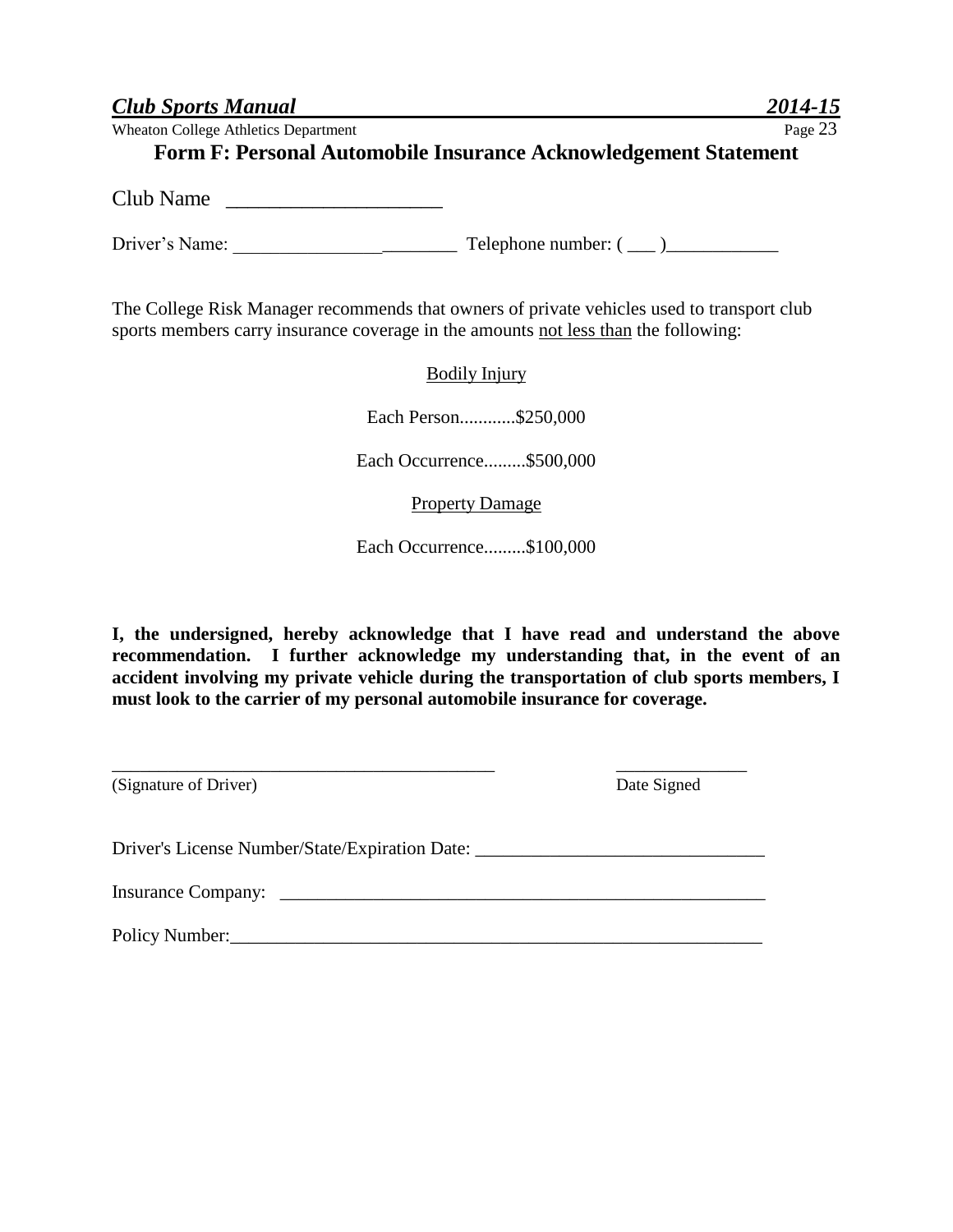#### **Form G: Club Sports Physical Information Form**

#### **Wheaton College Student Health Services Club and Intramural Sports**

**Purpose:** To coordinate the care of club and intramural sport participants between Student Health Services (SHS) and the Club Sports Program Director.

#### **A. CLUB SPORTS:**

All club sports are played for one year. There are ten sports and approximately 160-170 athletes. They can further be sub-divided into two categories: contact/non-contact. The categories also dictate certain requirements. They are as follows:

- i) Contact Sports [Ice Hockey, Lacrosse, Soccer, Tae Kwon Do, and Cheerleading]: an Athletic physical will be requested of the participant that clearly states that the student is "cleared." The physical may be completed by a sports medicine, internal medicine, or family practice physician. For new participants the SHS entrance medical physical indicates the clearance level. This physical is valid for 2 years. Returning participants will need to complete an annual returning sports physical. If injuries have occurred during or since last play, the student is not cleared. She/he must be seen by a physician for clearance. The physician does not need to be sports medicine board certified. A "returning" participant must have an up to date physical within the last 2 years.
- ii) Non-contact Sports [Crew, Thunderettes, Volleyball]: Produce an entrance physical which plainly shows a clearance. This entrance physical should be within the last 2 years. Returning individuals will need to complete the above procedure.
- iii) Both: Complete a consent form for release of information between SHS and Athletics Department/Club Sport Director should be signed for continuity of care.
- iv) The CSID will contact captains at the beginning of the school year to schedule times for physicals. It will be the responsibility for captains to communicate to their teammates to get their physicals before practices begin.
- v) Pricing: Pricing for students that are needing a physical is \$42.00 for those seeing a MD. Students needing a returning check-in with the RN is \$10.00. Students will receive a walk out statement in their CPO box and they can then send it to their insurance company for possible reimbursement.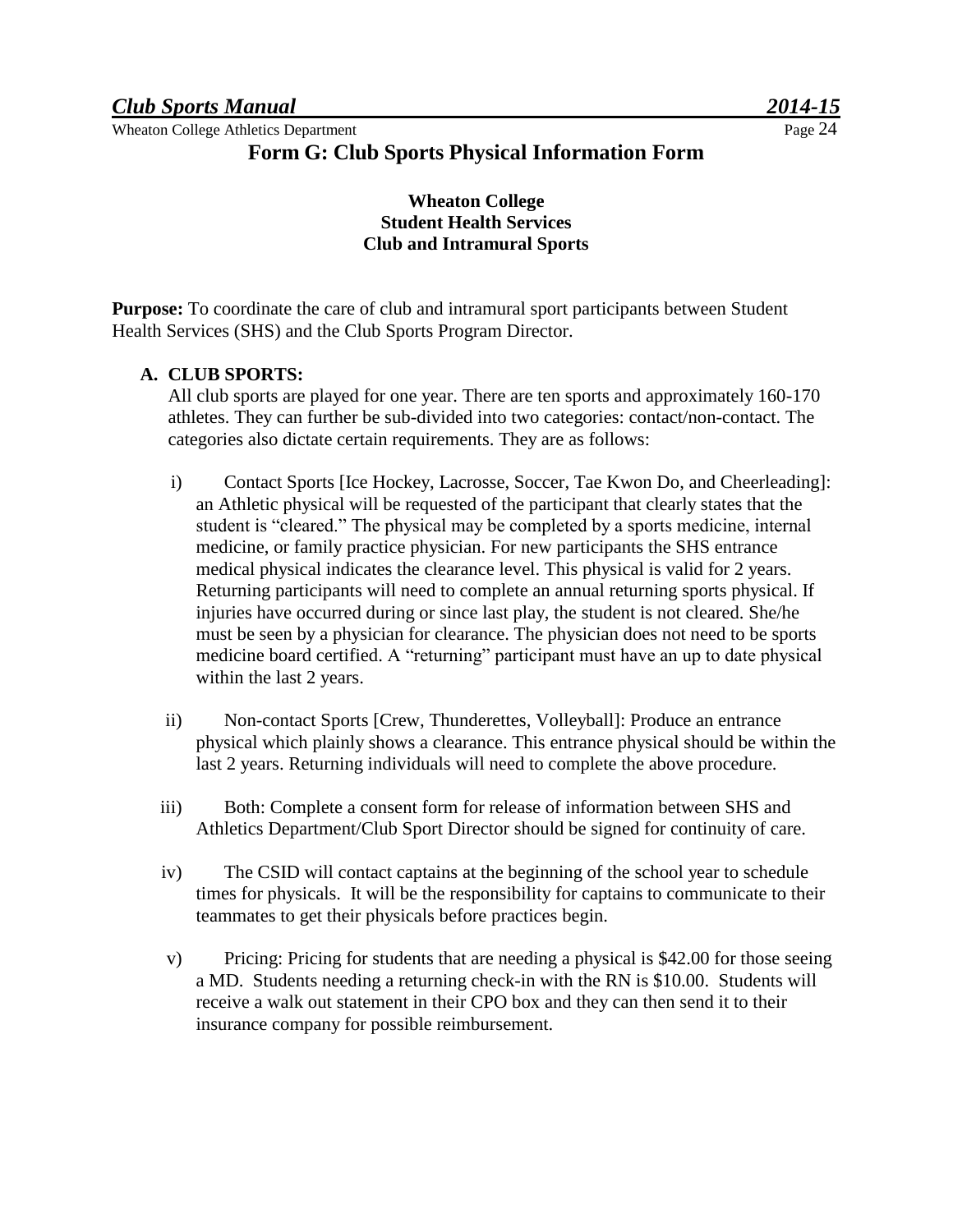**Form H: Club Sports Medical Information and Release Form**

| Club Name                                                                                                                                                                                                                                                   |                                                                                        |                      |  |  |
|-------------------------------------------------------------------------------------------------------------------------------------------------------------------------------------------------------------------------------------------------------------|----------------------------------------------------------------------------------------|----------------------|--|--|
| Participant's Name:                                                                                                                                                                                                                                         |                                                                                        | Date of Birth:       |  |  |
| Current Status: $\Box$ Student                                                                                                                                                                                                                              | $\Box$ Graduate Student                                                                | $\Box$ Faculty/Staff |  |  |
|                                                                                                                                                                                                                                                             |                                                                                        |                      |  |  |
| <b>Permanent Address:</b>                                                                                                                                                                                                                                   |                                                                                        |                      |  |  |
| <b>I. Emergency Contact Information</b><br><b>II. Medical/Hospitalization Insurance Coverage Information</b><br>Relevant emergency medical information (asthma, allergies to medication, previous history of<br>seizures, heart or kidney disease, etc.):   |                                                                                        |                      |  |  |
| Please check all that apply:<br>$\Box$ I am subscribed to the Wheaton College Student Health Insurance Policy.<br>$\Box$ I have coverage through my parents' health insurance or a personal health insurance<br>policy. If so, please answer the following: |                                                                                        |                      |  |  |
|                                                                                                                                                                                                                                                             |                                                                                        |                      |  |  |
| Yes<br>$\Box$                                                                                                                                                                                                                                               | Are you sure it covers you out of your home state and/or out of Illinois?<br>$\Box$ No |                      |  |  |

**By signing below, I verify that: a) I have no physical impairments that might put myself or others in danger by my participation in club sports activities; b) I will abide by all College and applicable club sports regulations regarding my participation; and c) if I become injured in the course of my participation, and am unable to seek treatment for myself, I hereby give permission for emergency medical treatment to be sought for me by representatives of Wheaton College.**

\_\_\_\_\_\_\_\_\_\_\_\_\_\_\_\_\_\_\_\_\_\_\_\_\_\_\_\_\_\_\_\_\_\_\_\_\_\_\_\_\_ \_\_\_\_\_\_\_\_\_\_\_\_\_\_

\_\_\_\_\_\_\_\_\_\_\_\_\_\_\_\_\_\_\_\_\_\_ \_\_\_\_\_\_\_\_

(Signature of Participant) Date Signed

(Signature of Parent/Guardian if Participant is a minor) Date Signed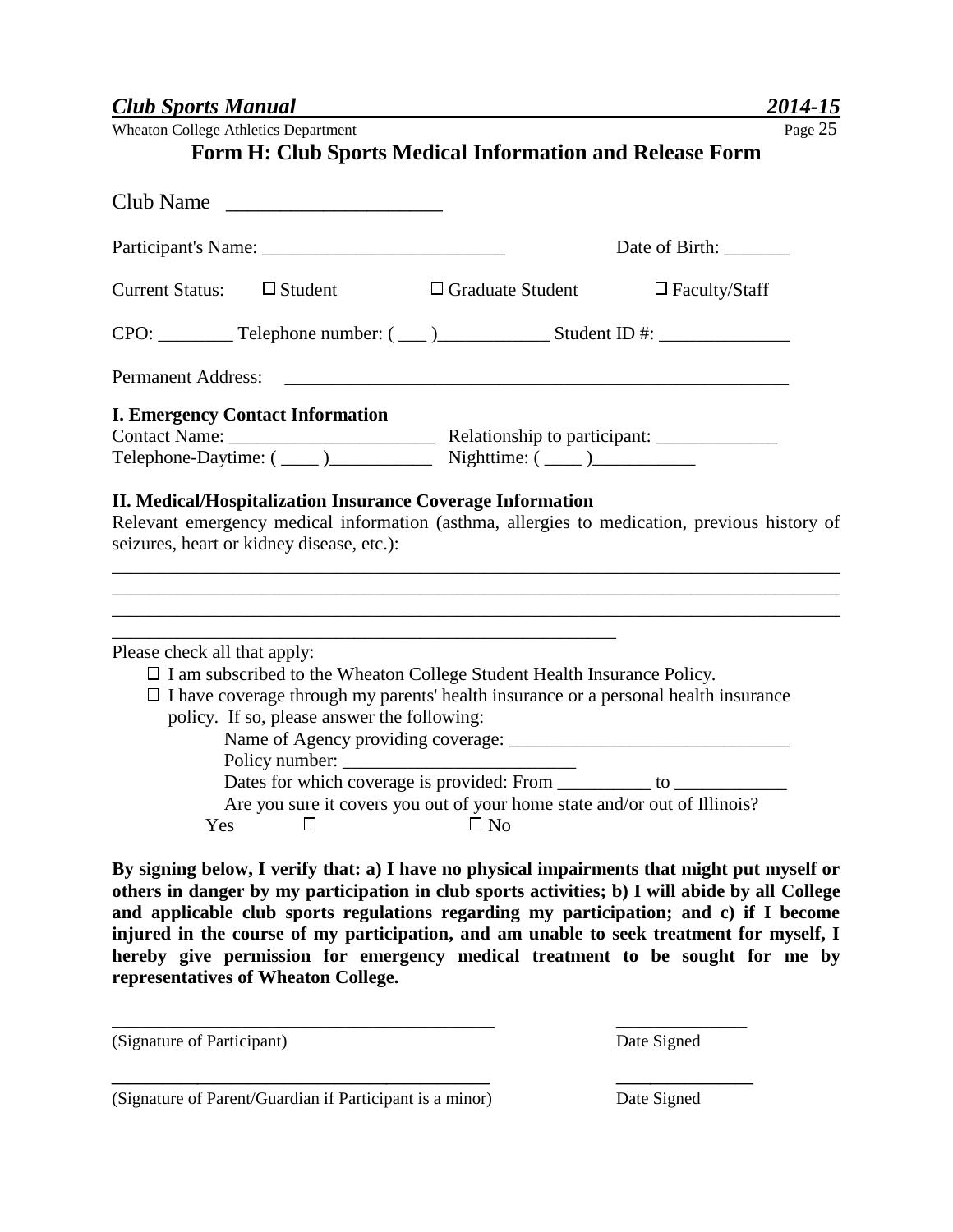#### **Form I: Club Sports Waiver and Release of Liability**

Club Name

Participant's Name: \_\_\_\_\_\_\_\_\_\_\_\_\_\_\_\_\_\_\_\_\_\_\_\_\_\_

In consideration of my participation in Wheaton College Club Sports, **I hereby forever release and covenant not-to-sue** Wheaton College, the Wheaton College Board of Trustees, and any of their employees, instructors, volunteers, agents, coaches, and all others who are involved, **from any and all present and future claims resulting from ordinary negligence on the part of Wheaton College or others listed** for property damage, personal injury, or wrongful death, arising as a result of my engaging in or receiving instruction in club sports activities or any activities incidental thereto, wherever, whenever, or however the same may occur. **I hereby voluntarily waive any and all claims both present and future, resulting from ordinary negligence, that may be made by me, my family, estate, heirs, or assigns, and I relinquish on behalf of myself, spouse, heirs, estate and assigns the right to recover for injury or death.** 

I am aware that club sports at Wheaton College are vigorous team activities that can involve severe cardiovascular stress and violent physical contact. I understand that participation in club sports can involve certain risks, including, but not limited to, death, serious neck and spinal injuries resulting in complete or partial paralysis, brain damage, and serious injury to virtually all bones, joints, muscles, and internal organs, and that equipment provided for my protection may be inadequate to prevent serious injury. In addition, I understand that participation in club sports involves activities incidental thereto, including, but not limited to, travel to and from the site of the activity, participation at sites that may be remote from available medical assistance, and the possible reckless conduct of other participants. **I am voluntarily participating in this activity with knowledge of the danger involved and hereby agree to accept any and all risks of property damage, personal injury, or death.** 

**I further agree to indemnify and hold harmless Wheaton College and others listed** for any and all claims arising as a result of my participation in club sports activities or any activities incidental thereto, wherever, whenever, or however the same may occur.

I understand that this waiver is intended to be as broad and inclusive as permitted by the laws of the State of Illinois, and I agree that if any portion is held invalid, the remainder of the waiver will continue in full legal force and effect. I further agree that the venue for any legal proceedings shall be in the state of Illinois.

I affirm that I am of legal age and am freely signing this agreement. **I have read this form and fully understand that, by signing this form, I am giving up legal rights** and/or remedies which may be available to me for the ordinary negligence of Wheaton College or any of the parties listed above.

CAUTION: READ THIS DOCUMENT CAREFULLY BEFORE SIGNING!

\_\_\_\_\_\_\_\_\_\_\_\_\_\_\_\_\_\_\_\_\_\_\_\_\_\_\_\_\_\_\_\_\_\_\_\_\_\_\_\_\_\_\_\_\_\_ \_\_\_\_\_\_\_\_\_\_\_\_\_\_\_\_

(Signature of Participant) Date Signed

\_\_\_\_\_\_\_\_\_\_\_\_\_\_\_\_\_\_\_\_\_\_\_\_\_\_\_\_\_\_\_\_\_\_\_\_\_\_\_\_\_\_\_\_\_\_ \_\_\_\_\_\_\_\_\_\_\_\_\_\_\_\_ (Signature of Parent/Guardian if Participant is a minor) Date Signed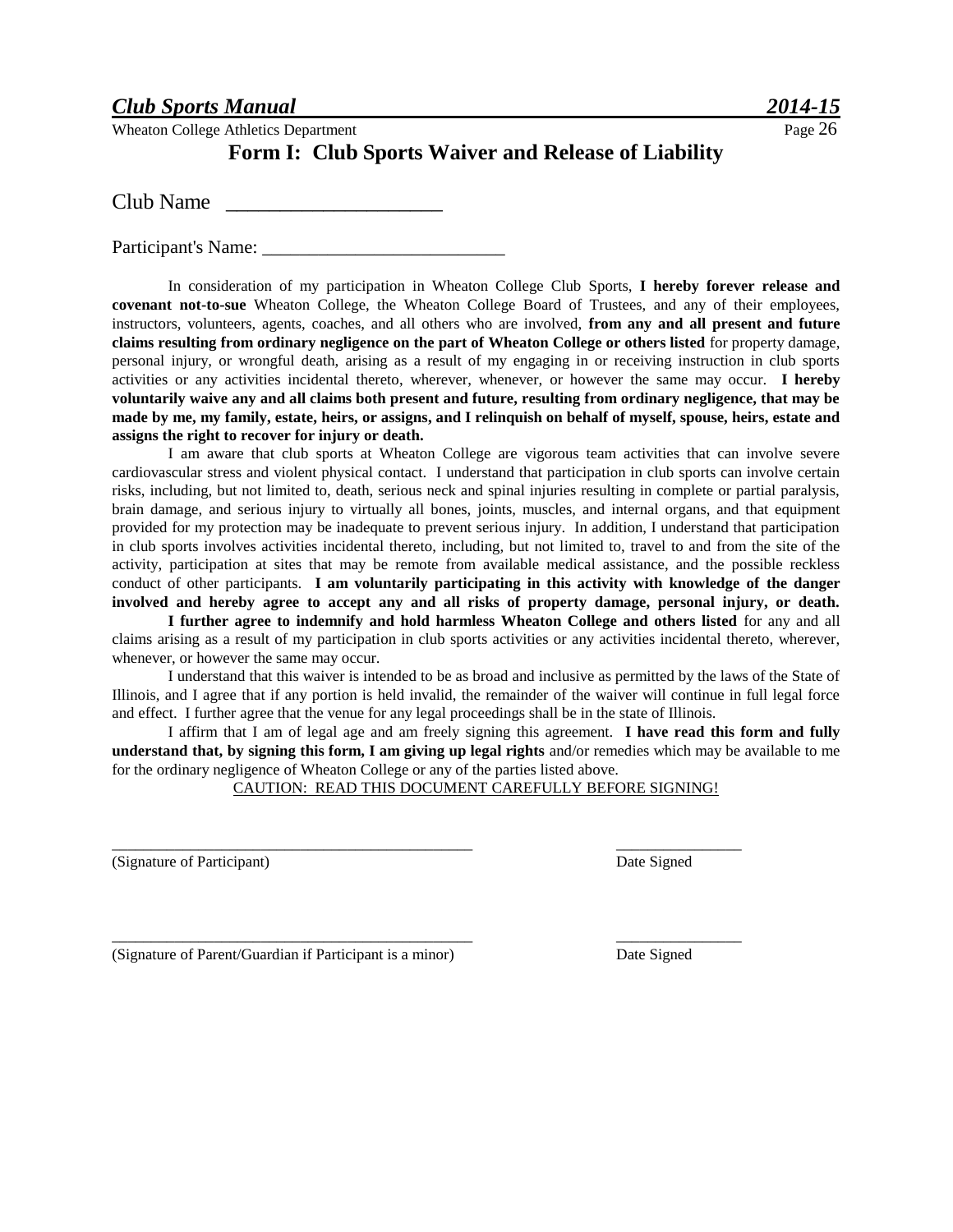#### **Form J: Unusual Occurrence Form**

#### **WHEATON COLLEGE UNUSUAL OCCURRENCE REPORT FORM**

**(Rev. 2004/10/25)** 

| <b>Name of Person Involved:</b> |                                                                 | <b>INCIDENT DATE:</b>                                                                     |
|---------------------------------|-----------------------------------------------------------------|-------------------------------------------------------------------------------------------|
|                                 | Name of Person filling out form:                                | <b>INCIDENT TIME:</b>                                                                     |
|                                 | Phone # of Person filling out form:                             | Date form is filled out: $\frac{1}{\sqrt{1-\frac{1}{2}}}$                                 |
|                                 |                                                                 | Status of Person Involved (check all that apply): ( )Student ( )Faculty ( )Staff ( )Other |
|                                 | Visitor ()Other (describe) ()Athletic Injury ()Minor (under 18) |                                                                                           |
|                                 |                                                                 | Phone #: Date of Birth (if known): / / E-mail:                                            |
|                                 |                                                                 | Describe as precisely as possible the location where the event occurred:                  |

If injury occurred at an off-campus location, was the activity College-sponsored? ( )Yes ( )No **What happened and** *how***? (include sequence of events, extent of damage, nature of illness or**  injuries, device or machine used, activity involved, etc. as applicable):

| Name of witness: |      | Phone $\#$ : |  |
|------------------|------|--------------|--|
| Name of witness: |      | Phone #:     |  |
| ____ _ _ _ _ _ _ | $ -$ |              |  |

Was Public Safety notified? ( )No ( )Yes; Responding officer:

Was First Aid given? (If yes, describe): ()No ()Yes:

| Did victim refuse further treatment? $($ )No $($ )Yes                                        |            |
|----------------------------------------------------------------------------------------------|------------|
| Was Student Health Services notified? ()No () Yes                                            |            |
| Was victim treated at the Health Center? ()No () Yes If so, treated by: ()Nurse () Physician |            |
| Was ambulance called? ()No () Yes                                                            |            |
| Did victim go to hospital/clinic off site? ()No () Yes If so, Mode of Transport:             |            |
| Were photographs taken of the scene? ( $\overline{)No}$ ( $\overline{)Yes}$ ; taken by:      |            |
| <b>Signature of Person involved (if available):</b>                                          | Date:      |
| <b>Signature of Person filling out form:</b>                                                 | Date:      |
| <b>Original to be sent to Risk Management:</b>                                               | Date sent: |
| <b>Risk Mgmt Date Recorded:</b>                                                              |            |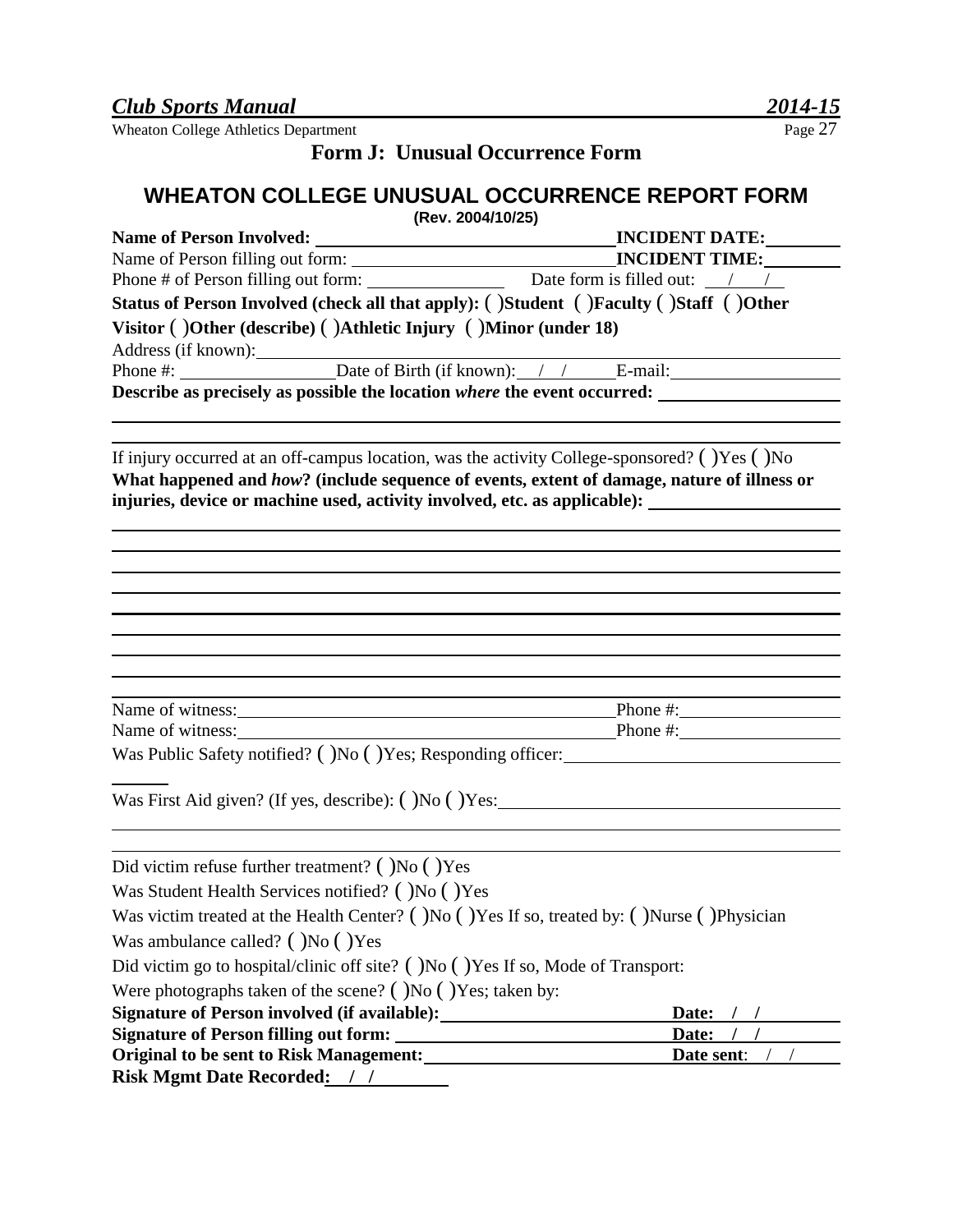#### **Club Sports Manual**

Wheaton College Athletics Department

#### Form K: End of Season Summary

| Club Name<br><u> 2002 - Jan James James Jan James James James James James James James James James James James James James James</u> |                                                                                                                                                                                                                                                                                                                                                     |                                 |  |
|-------------------------------------------------------------------------------------------------------------------------------------|-----------------------------------------------------------------------------------------------------------------------------------------------------------------------------------------------------------------------------------------------------------------------------------------------------------------------------------------------------|---------------------------------|--|
| Semester/Year                                                                                                                       |                                                                                                                                                                                                                                                                                                                                                     |                                 |  |
| Total Number of Participants _________                                                                                              |                                                                                                                                                                                                                                                                                                                                                     | Men Women                       |  |
| Number of Practices                                                                                                                 |                                                                                                                                                                                                                                                                                                                                                     |                                 |  |
| Number of Matches<br><u> 1989 - Johann Barn, fransk politik (</u>                                                                   |                                                                                                                                                                                                                                                                                                                                                     | Home____________ Away__________ |  |
| Win / Loss Record                                                                                                                   |                                                                                                                                                                                                                                                                                                                                                     |                                 |  |
| Conference or League                                                                                                                |                                                                                                                                                                                                                                                                                                                                                     |                                 |  |
| Approximate Amount of Expenditures                                                                                                  | $\begin{picture}(20,10) \put(0,0){\line(1,0){10}} \put(15,0){\line(1,0){10}} \put(15,0){\line(1,0){10}} \put(15,0){\line(1,0){10}} \put(15,0){\line(1,0){10}} \put(15,0){\line(1,0){10}} \put(15,0){\line(1,0){10}} \put(15,0){\line(1,0){10}} \put(15,0){\line(1,0){10}} \put(15,0){\line(1,0){10}} \put(15,0){\line(1,0){10}} \put(15,0){\line(1$ |                                 |  |
| <b>Expected Year-end Balance</b>                                                                                                    | \$                                                                                                                                                                                                                                                                                                                                                  |                                 |  |
| Key Players and Stats:                                                                                                              |                                                                                                                                                                                                                                                                                                                                                     |                                 |  |
|                                                                                                                                     |                                                                                                                                                                                                                                                                                                                                                     |                                 |  |
|                                                                                                                                     |                                                                                                                                                                                                                                                                                                                                                     |                                 |  |
|                                                                                                                                     |                                                                                                                                                                                                                                                                                                                                                     |                                 |  |
| Season Highs and Lows:                                                                                                              |                                                                                                                                                                                                                                                                                                                                                     |                                 |  |
|                                                                                                                                     |                                                                                                                                                                                                                                                                                                                                                     |                                 |  |
|                                                                                                                                     |                                                                                                                                                                                                                                                                                                                                                     |                                 |  |
|                                                                                                                                     |                                                                                                                                                                                                                                                                                                                                                     |                                 |  |
| <b>Outlook on Next Year:</b>                                                                                                        |                                                                                                                                                                                                                                                                                                                                                     |                                 |  |
|                                                                                                                                     |                                                                                                                                                                                                                                                                                                                                                     |                                 |  |
| Comments, Evaluations and Recommendations:                                                                                          |                                                                                                                                                                                                                                                                                                                                                     |                                 |  |
|                                                                                                                                     |                                                                                                                                                                                                                                                                                                                                                     |                                 |  |
|                                                                                                                                     |                                                                                                                                                                                                                                                                                                                                                     |                                 |  |
|                                                                                                                                     |                                                                                                                                                                                                                                                                                                                                                     |                                 |  |
| Next Year's Captain:                                                                                                                |                                                                                                                                                                                                                                                                                                                                                     |                                 |  |
| <b>Summer Phone:</b>                                                                                                                |                                                                                                                                                                                                                                                                                                                                                     |                                 |  |
|                                                                                                                                     |                                                                                                                                                                                                                                                                                                                                                     |                                 |  |
| <b>Summer Address:</b>                                                                                                              |                                                                                                                                                                                                                                                                                                                                                     |                                 |  |
| <b>Summer Email:</b>                                                                                                                |                                                                                                                                                                                                                                                                                                                                                     |                                 |  |
|                                                                                                                                     |                                                                                                                                                                                                                                                                                                                                                     |                                 |  |
| Approved:                                                                                                                           |                                                                                                                                                                                                                                                                                                                                                     | Date:                           |  |
| (Club Sports & Intramurals Director)                                                                                                |                                                                                                                                                                                                                                                                                                                                                     |                                 |  |

Page 28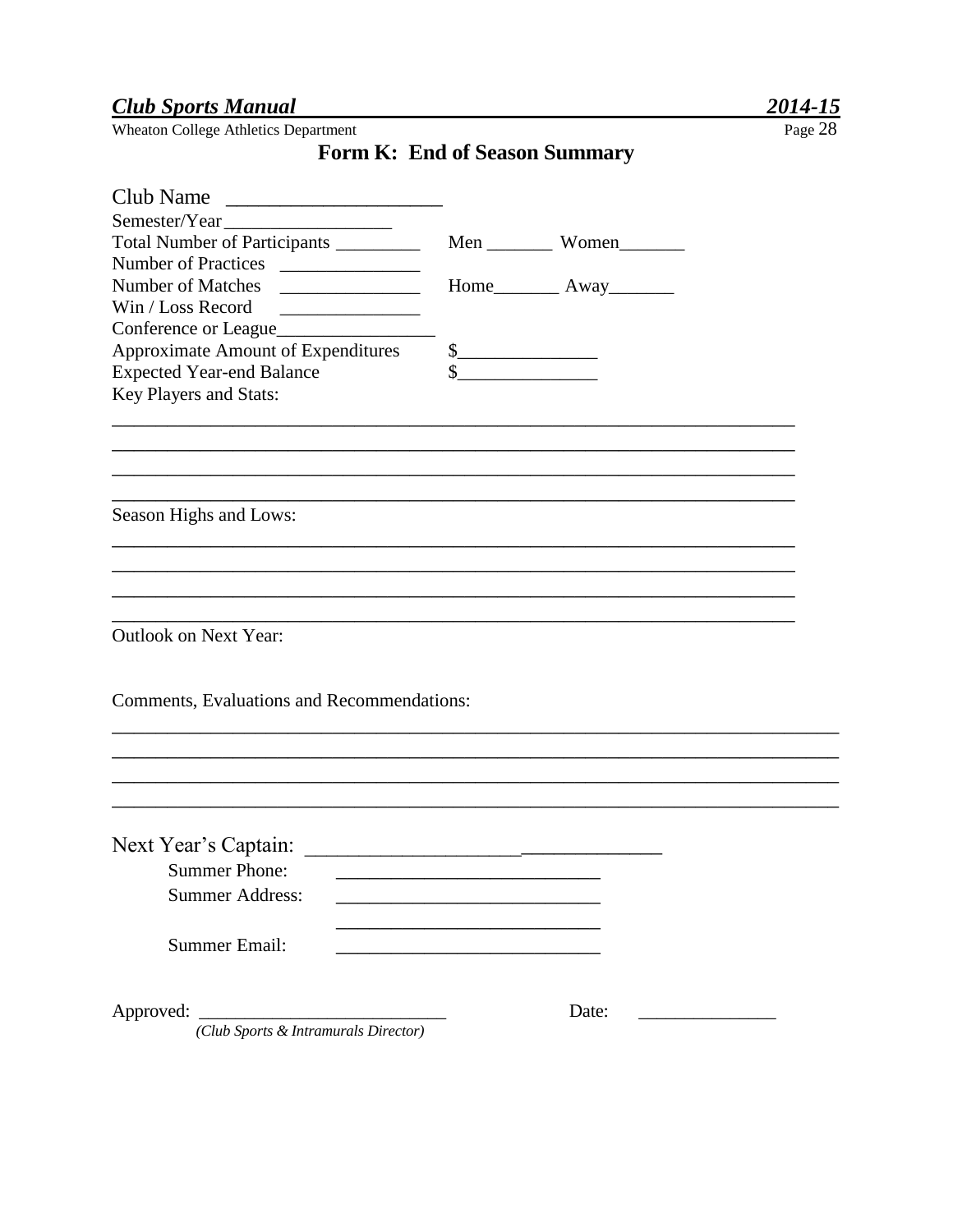#### **Form L: Sample Constitution**

CLUB SPORT CONSTITUTION: THE RUGBY CLUB

#### ARTICLE I

#### NAME

The name of this club shall be the Rugby Football Club at Wheaton College.

#### ARTICLE II PURPOSE

The purpose of this club shall be to stimulate interest in rugby football and to have friendly matches with surrounding clubs.

#### ARTICLE III COACH/ADVISOR

The coach for the club shall be a responsible adult and preferably a member of the faculty or staff at Wheaton College (or an alumnus). He/She shall share a common interest in rugby with the members. He/She shall attend as all matches and as many practices as possible and will provide appropriate accompaniment for away matches. The coach will be notified of all club happenings.

#### ARTICLE IV **OFFICERS**

The cabinet shall consist of a president, vice-president, secretary, treasurer, and the coach.

- a. The president shall administer all business affairs of the club and shall preside over all meetings. He shall have the power to appoint committee chairmen if needed. He shall be responsible for the administration of the club's activities and the club's compliance to the Club Sports Manual.
- b. The vice-president shall be second in command by carrying out the president's delegations of duties.
- c. The secretary shall keep a record of minutes of all meetings of the officers. He shall send notices to members when deemed necessary.
- d. The treasurer shall be responsible for keeping accurate records of all financial happenings in the club.
- e. The duties of the coach are in congruence with the Club Sport Manual.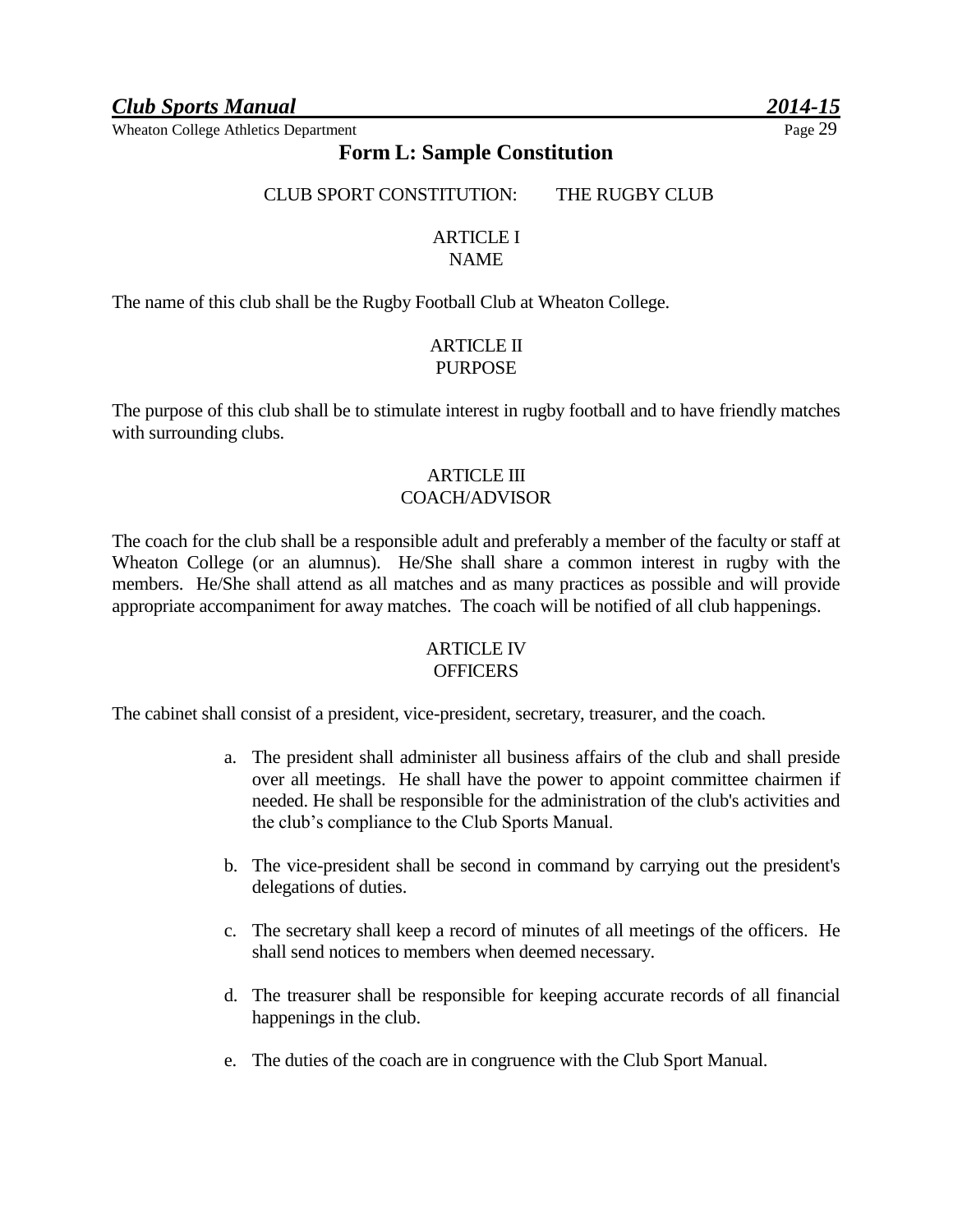#### **Form L : Sample Constitution (Cont.)**

#### ARTICLE V **ELECTIONS**

To hold an office one must be in good standing with the club membership and be elected by the majority, all elections shall be conducted by the cabinet and held in the spring of each year, vacancies occurring in office shall be filled by majority vote.

#### ARTICLE VI **MATCHES**

- 1. Matches are to be arranged by the officers
- 2. No student shall be excused from academic obligations to play a rugby match.
- 3. During the first year matches are restricted to intra-school.

#### ARTICLE VII **FUNDS**

All funds shall be obtained in keeping with the established institutional procedures. They will be obtained through club dues, fund-raisers (at least 2 per semester), and Student Government.

The rugby club shall be required to stay within budget. The president will submit a mid-season report and an end of the season budgetary summary.

#### ARTICLE VIII MEMBERSHIP

Club membership shall be open to any Wheaton College student, faculty or staff member in good standing.

#### ARTICLE IX **AMENDMENTS**

Any amendments to this constitution shall be initiated by a proposal submitted to the officers. If approved, the amendment shall be proposed to the club as a whole, and passed by a majority vote. The said amendment or any other constitutional changes will be submitted to the Club Sport Director in writing.

| Approved:              |  |
|------------------------|--|
| (Club Sports Director) |  |

| Approved:<br>Date: |
|--------------------|
|--------------------|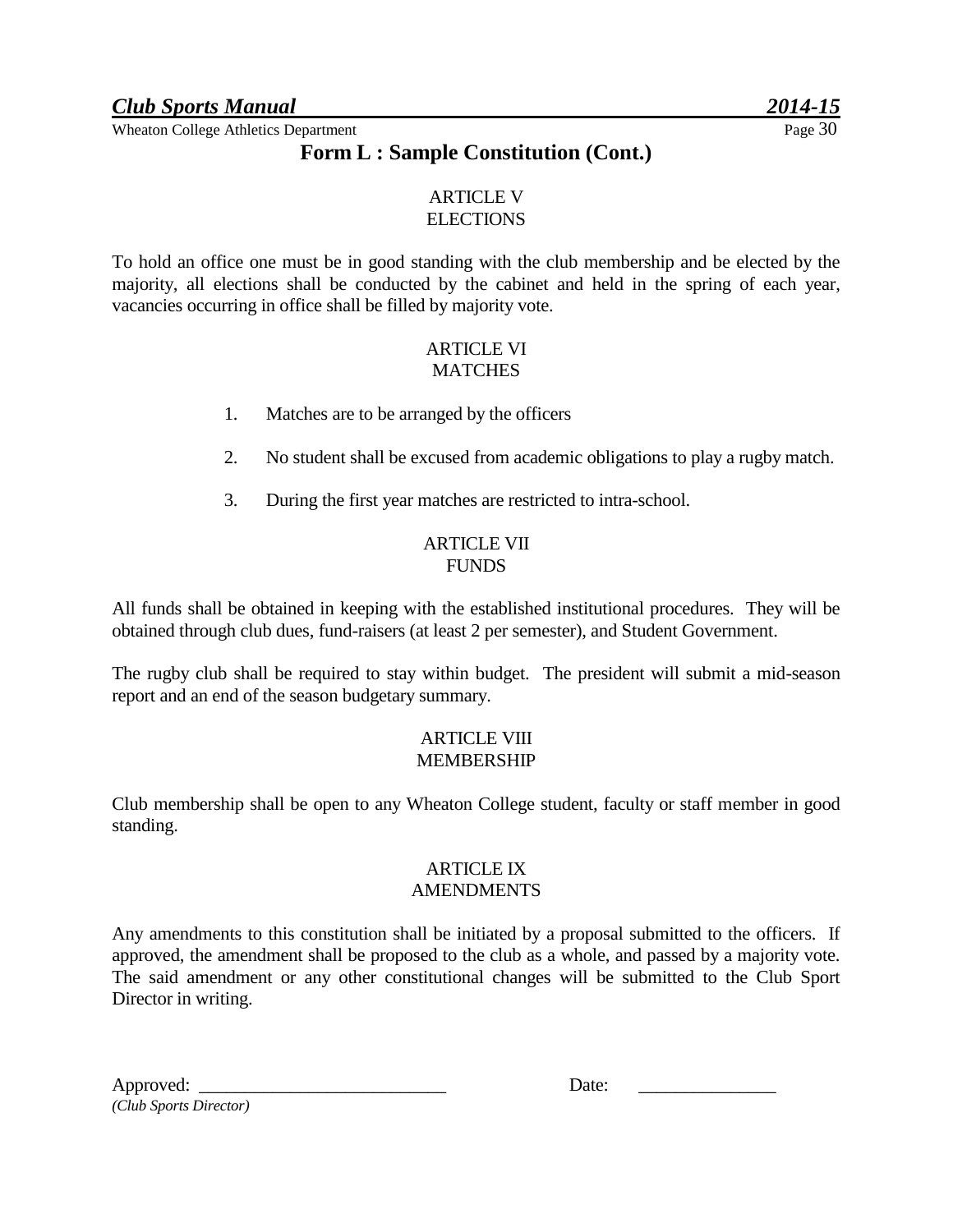Wheaton College Athletics Department

#### **Wheaton College's Athletic Hazing Policy**

Wheaton College Athletics exists to develop Christian faith, character and leadership through competitive sports programs by "running the race to win."

As a Christian community, we want to honor Jesus Christ in our relationships with one another and on our teams. Each member of the College community, who acts in a covenant bond with others, should consciously strive to maintain relationships which support, encourage and help others. Wheaton College has a zero tolerance policy on hazing, and the consequences can be severe. Participation in hazing activities may lead to individual disciplinary action, team disciplinary action and/or termination of the team or student organization.

Hazing is defined as any act on or off Wheaton College property by one student acting alone or with others, directed against any other student(s), whether voluntary or involuntary, to subject that student or students to abusive or humiliating pranks or other activities (e.g., initiations, responses to engagements, "kidnappings", etc.) The following may be some (but certainly not all) forms of hazing:

- All forms of physical activity deemed dangerous or harmful.
- The application of foreign substances to the body.
- Forcing, coercing, or requiring students to drink alcohol or imbibe any illegal or controlled substance, or to eat or drink any foreign or unusual substances.
- Forcing or coercing students to dress in embarrassing attire
- Nudity or forcing students to dress in a degrading or inappropriate manner.
- Any act which is likely to compromise the dignity of a student; cause embarrassment or shame to a student; cause a student to be the object of ridicule or malicious amusement; or inflict psychological or emotional harm.
- Any mischievous activity that threatens and intimidates or endangers the health, physical, or emotional well-being of a student or that results in damage, malicious vandalism, or general disregard for College or private property.
- Any act undertaken in connection with an initiation to membership for any athletic team, club sport, living unit, or student organization.

The College defines hazing as any action or activity that recklessly endangers the physical or mental health of a person, or that violates the dignity of another person. Hazing is further defined as any activity that is expected of someone to join a group or team that humiliates, degrades, abuses or endangers them, regardless of intention or willingness to participate. Initiation activities and initiation parties fall into this category.

#### **Hazing and Initiations**

I have read Wheaton's hazing policy and understand that Wheaton College has a zero tolerance policy regarding hazing. I understand that there are severe penalties for all parties involved in hazing (including suspension/expulsion from the team or school and cancellation of the season). I certify I will not engage in hazing or initiation activities. I further agree to provide an environment that is free from harassment of any kind.

\_\_\_\_\_\_\_\_\_\_\_\_\_\_\_\_\_\_\_\_\_\_\_\_\_\_\_\_\_\_\_\_\_\_\_\_\_\_\_\_ \_\_\_\_\_\_\_\_\_\_\_\_\_\_\_\_

Student-Athlete Signature Date Date Date Date Date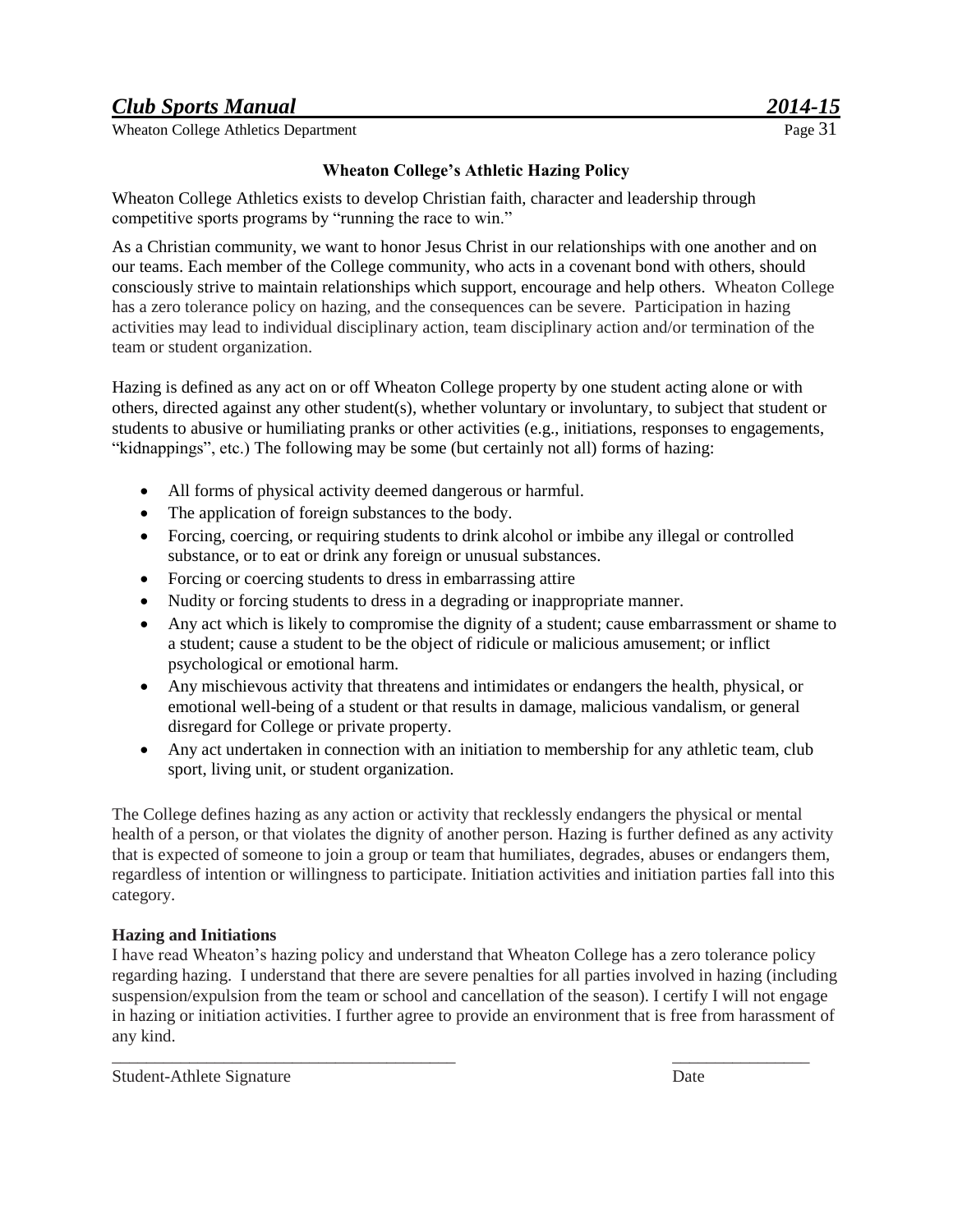## **Wheaton College Regulations For Men's Club Soccer**

August  $7<sup>th</sup>$ , 2014

Recommendation for approval of club status for men's soccer rests on the club's adhering to the Club Sports Manual. In addition to the guidelines in the Club Sport Manual, the following guidelines have been identified with respect to the Men's Soccer Club as it relates to a current varsity sport:

- 1. **Identification**. Wheaton College Club Soccer may wear uniforms that clearly identify Wheaton College, but the club may not represent the College as a varsity team.
- 2. **Fundraising**. Fundraising activities must be approved by the Club Sports Director.
- 3. **Competition**. The team can play organized club teams on or off campus. They may not compete against NCAA-sanctioned teams.
- 4. **NCAA Compliance.** As per NCAA rules, the sport club must follow regulations similar to the varsity team. This includes maintaining a formal roster submitted to the Compliance Coordinator of varsity athletics. This permanent record would be kept on file for seven years.
- 5. **Varsity Team Interaction**. According to NCAA eligibility guidelines, club soccer team members can transfer to the varsity team. Nevertheless, an individual cannot transfer from varsity to club and back to varsity.
- 6. **Competition Season.** Starting this year, you are allowed to have away games in the fall. During the Spring you can host games at Bean.
- 7. **Hosting Competition.** You have the opportunity to host at a fantastic facility. Lights and Press Box access are available too. Please include personnel costs when configuring your budget. **Athletic Trainers** cost around \$28/hr. I'll schedule them through OAD.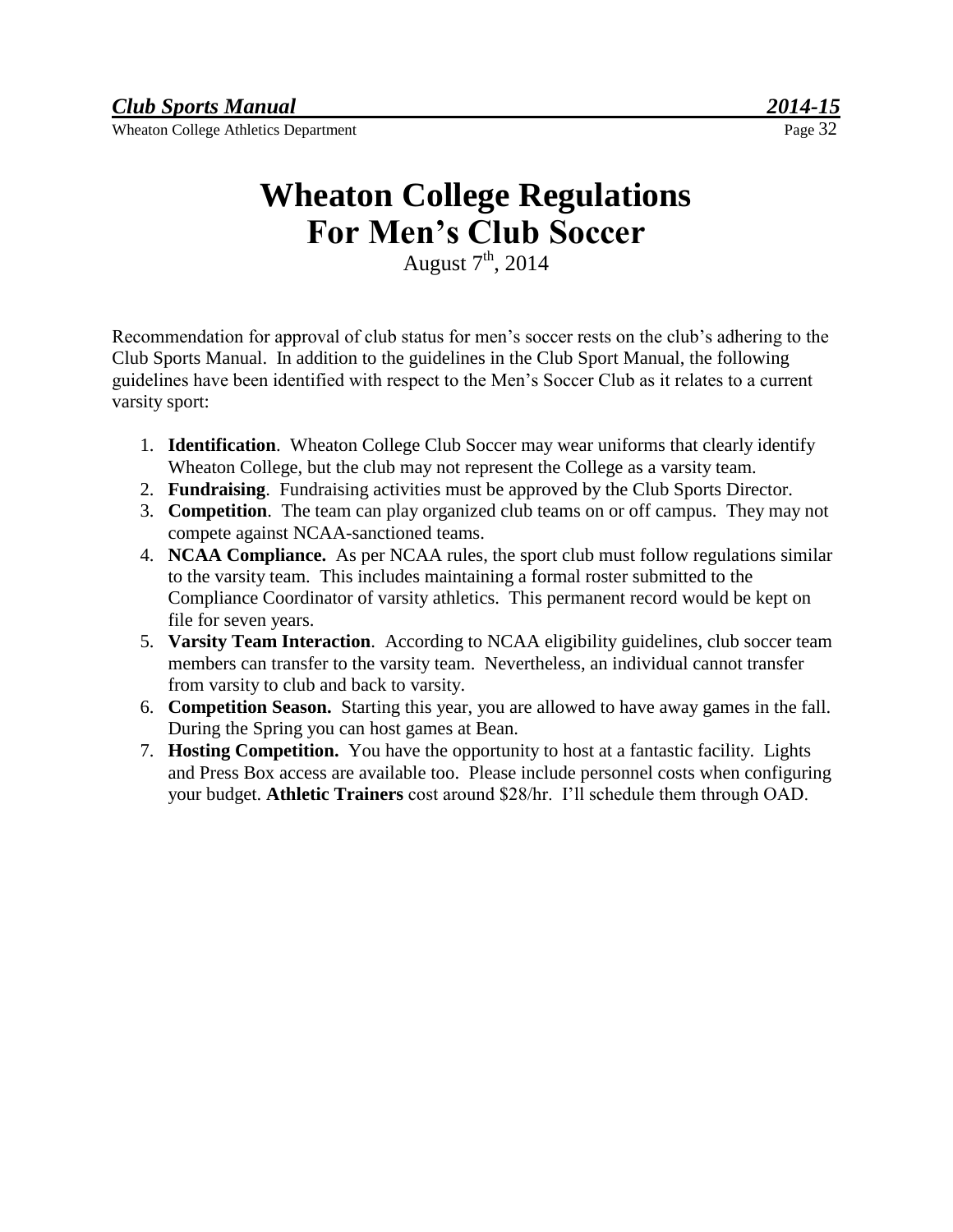## **Sport-Specific Addendum: Cheerleading**

Some reminders for you:

- 1. **Stunting Policy.** ABSOLUTELY NO STUNTING unless you have a coach (with AACCA certification)! The team is expected to comply with all aspects of AACCA guidelines including but not limited to practice and performance with appropriate flooring, coaching presence where stunts are practiced or performed, and use of spotters. Failure to comply with AACCA guidelines will result in a temporary no-stunting policy.
- 2. **Training Room.** As with other club sports, club sport athletes do not have access to the Training Room. All participants must sign an information release allowing coaches to review information in Athletic Physical. Coaches are responsible for directing injured athletes to the college Health Center or the appropriate local physician. At the same time, athletes must disclose injuries so coaches may alter routines and direct students to appropriate care.
- 3. **Half-time Performances.** Dates for Halftime performances are TBD(work Arte Culver).
- 4. **Basketball.** In an effort to achieve greater equality between men's and women's sports at Wheaton College, the Athletics department has requested cheerleaders be present at Women's basketball in addition to the traditional showing at Men's basketball. As in past years, a few games deemed important by the women's basketball coach.
- 5. **Football Playoffs / Pfund Tournament Weekend.** Not sure what the athletic department is looking for regarding this weekend. Stay tuned.

Wally

## **Sport-Specific Addendum: Crew**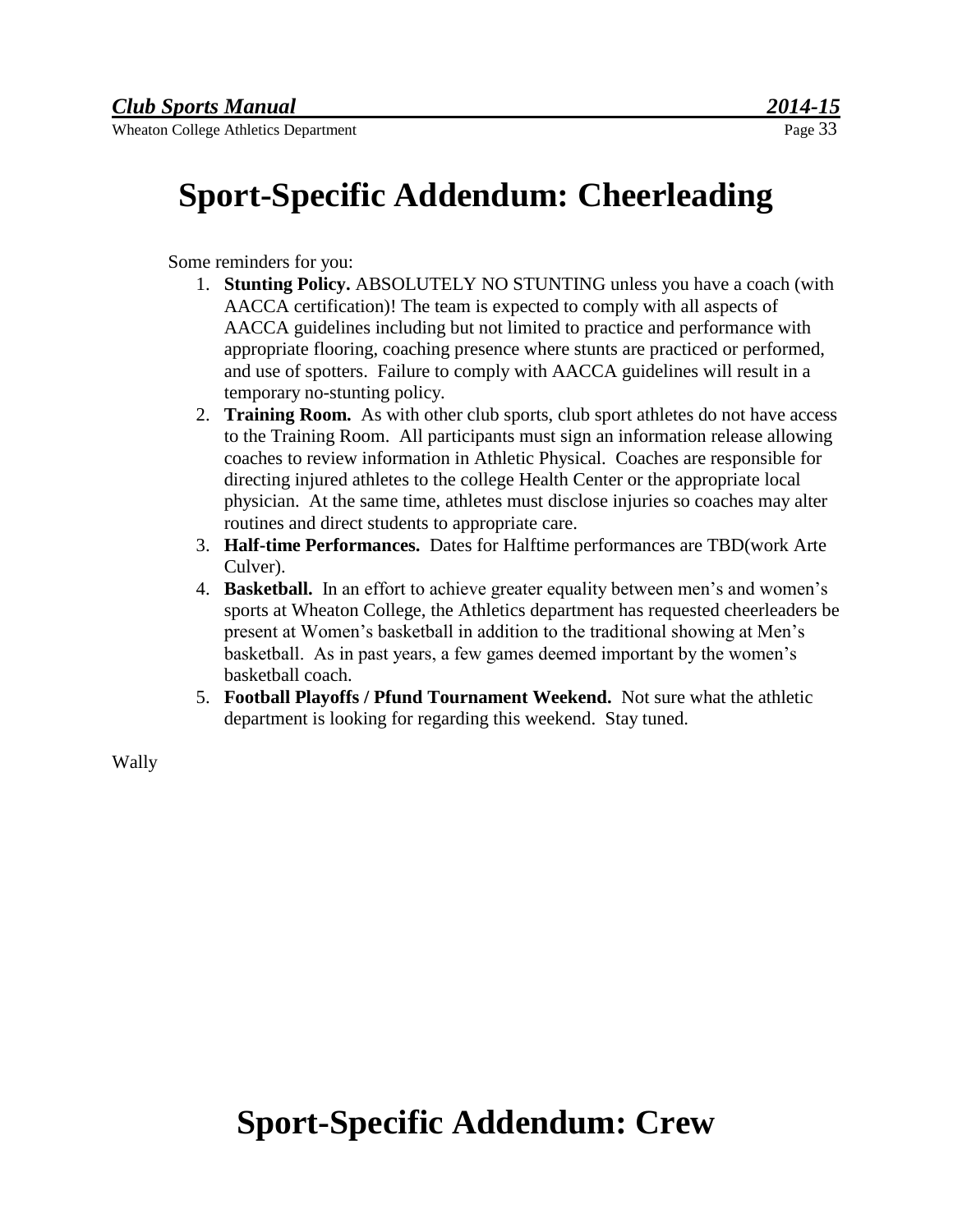Some things you need to be thinking of as you plan for the year:

- 1. **Waivers.** A reminder to **get this done** before everyone heads out to the river!
- 2. **Ergs.** Great addition to your equipment but some reminders:
	- SRC 208 (Dance Studio) may be reserved via me. Reservations will be made for groups of five or more people.
	- When the space is not reserved, SRC 208 is available on a first-come, first-served basis.
	- In addition to SRC 208, ergs may be used in the back pool hallway (leaving sufficient walkway to access locker rooms or exits) or the mondo surface in the King Arena lobby (not carpeted area).
	- When using space outside of SRC 208, music or other A/V usage is not allowed.
	- Please do not post signs in SRC 208 regarding Erg usage by non-Crew people. If you wish to implement a security system, I'm happy to work with you on it.

Go Wheaton Crew! wally

## **Sport-Specific Addendum: Ice Hockey**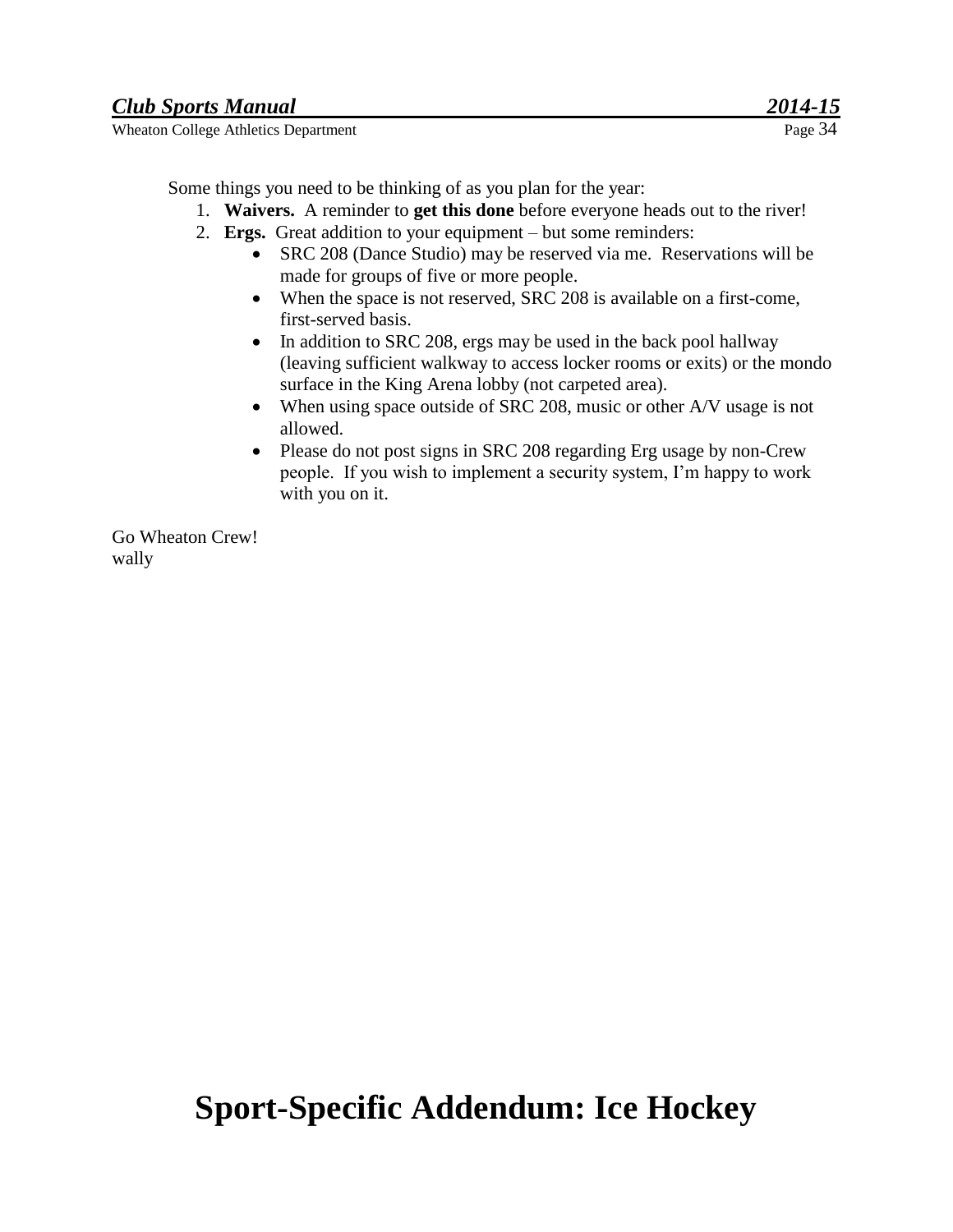Wheaton College Athletics Department Train, Coach and Captains,

Let's stay on top of fundraising. Don't put all the work on C-Train. You guys did great last year, lets keep it up. We are starting in the black, that is awesome!

wally

## **Sport-Specific Addendum: M/W Lacrosse**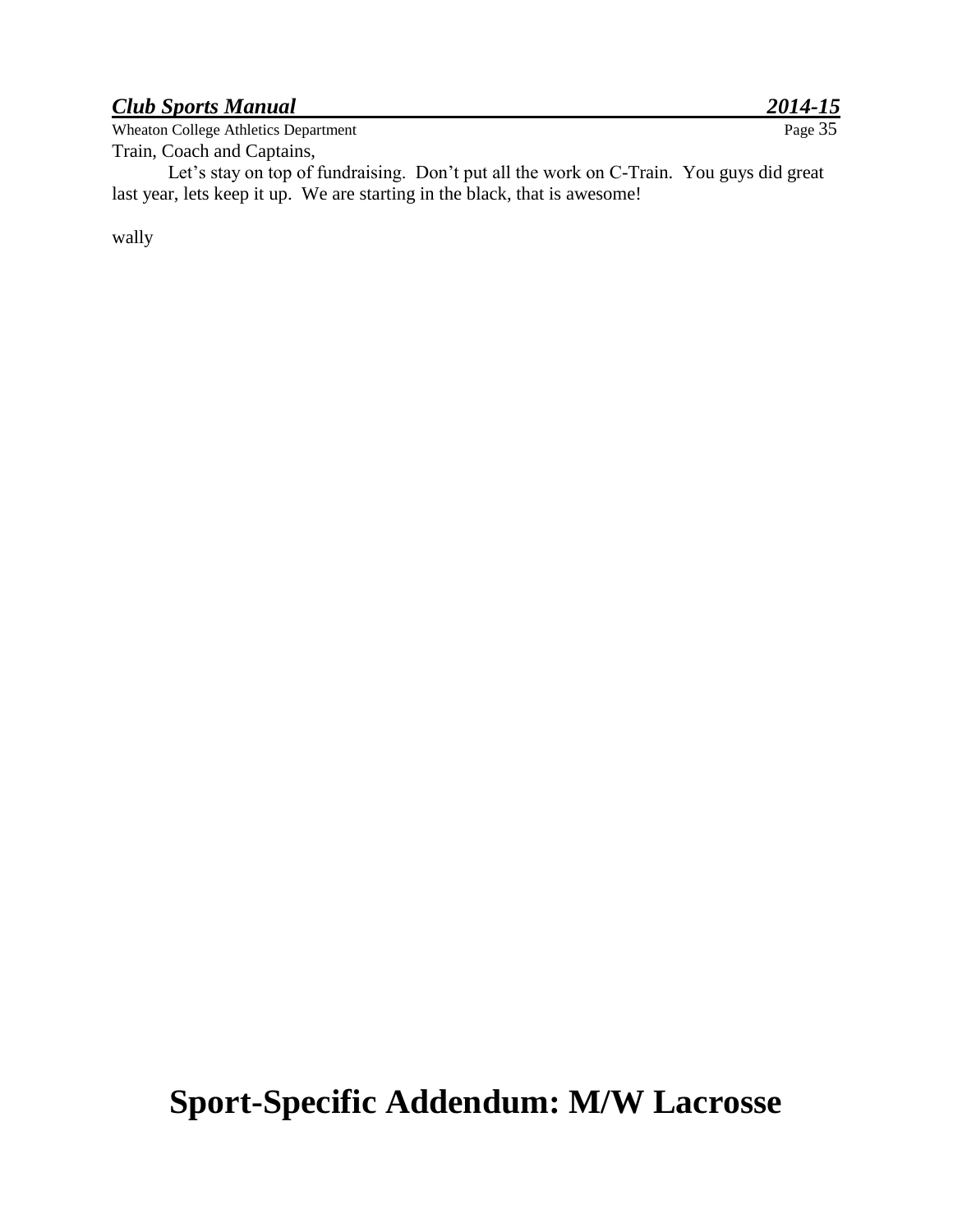Wheaton College Athletics Department Page 36

Both teams have extremely long seasons as you play both in the fall and in the spring. Take time off mid-year so players are ready for the Spring Competition Season. Some other issues to be aware of:

1. **Practice Space.** As in past years, practice spaces changes nearly quad-by-quad given the Varsity Athletic and IM schedule. Also, inside space during January & February is extremely tight. We'll have a round-robin scheduling meeting post-Thanksgiving.

#### 2. **Hosting Competition.**

- a. **Field lining.** Plan on spending around \$1,000 for field paint/lining Consider passing this expense along to the teams that you will be hosting in the form of tournament fees.
- b. **Press Box.** As noted in the main portion of the manual, the Athletics Department will require approved personnel to be around if/when the Press Box is in use for competition. Please include these personnel costs when configuring your budget.
- c. **Athletic Trainers** cost around \$28/hr. I'll schedule them through OAD.

I'm looking forward to working with each of you! wally

## **Sport-Specific Addendum: Thunderettes**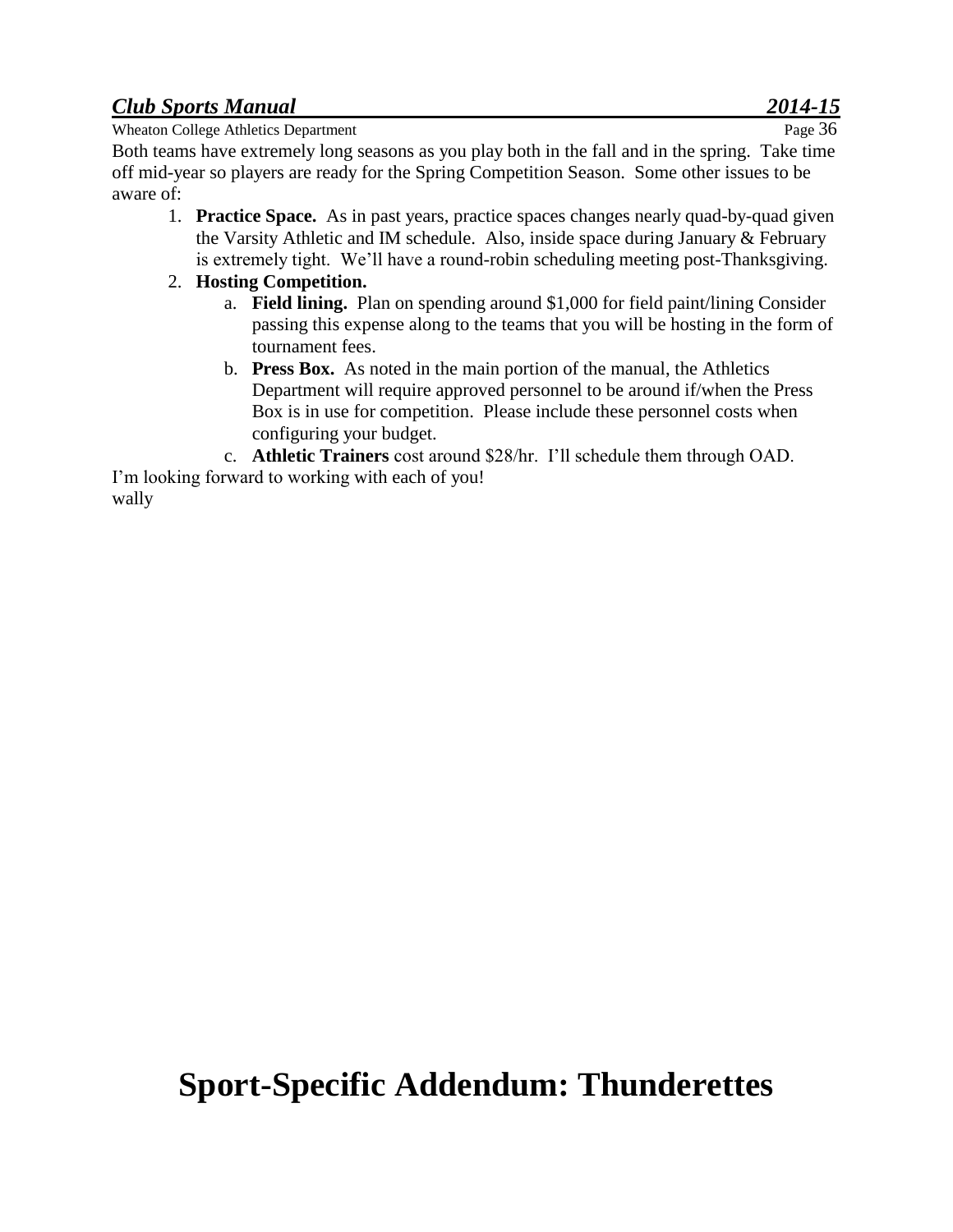| <b>Club Sports Manual</b>            | 2014-15 |
|--------------------------------------|---------|
| Wheaton College Athletics Department | Page 37 |
| Captains,                            |         |

You guys have done a great job communicating with me regarding your needs. Keep it up this year. Let me know if you need anything.

Wally

## **Sport-Specific Addendum: Tae Kwon Do**

Captains,

Hope you guys are ready for another great year of Tae Kwon Do! Some things for your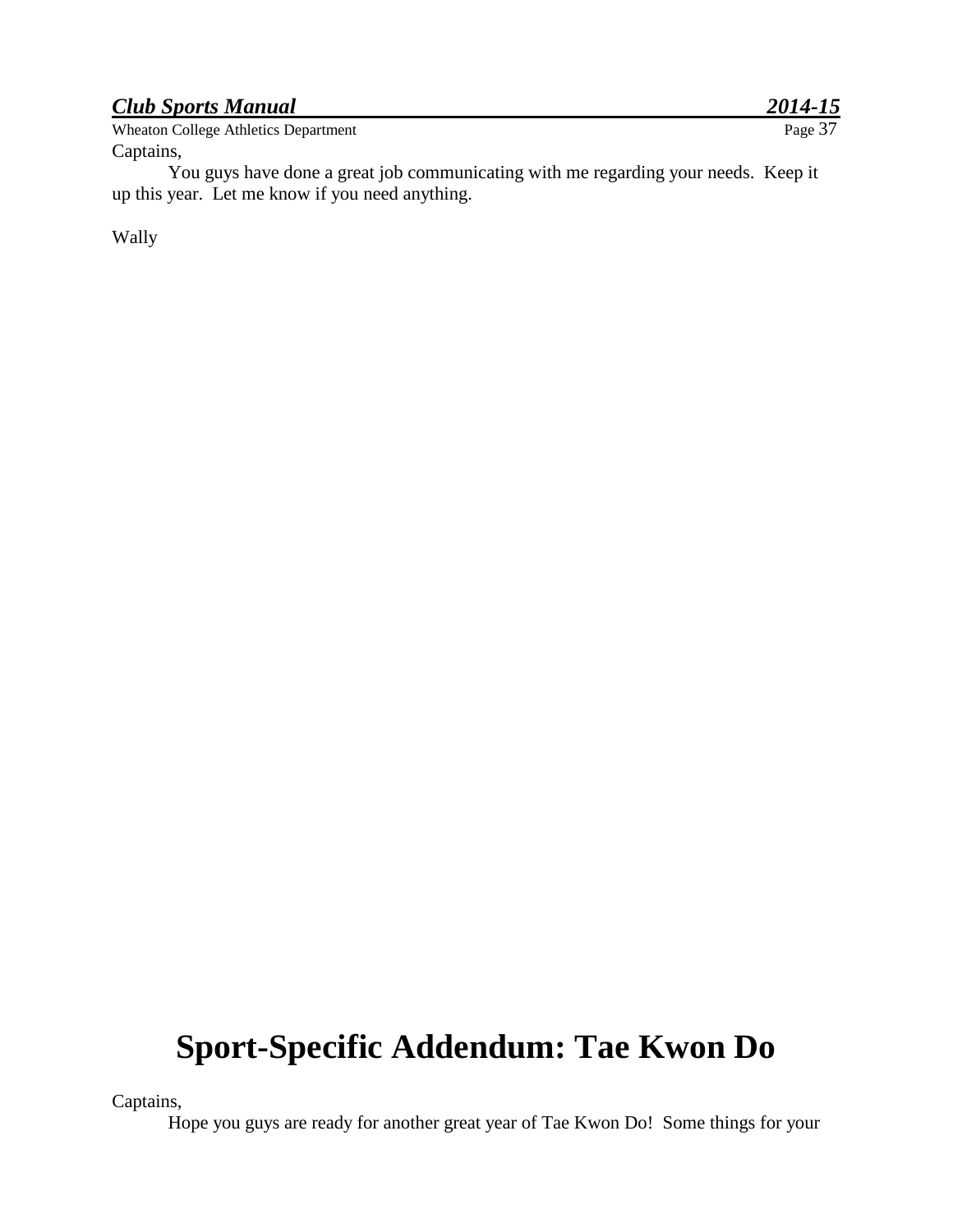Wheaton College Athletics Department consideration this year:

- 1. **Coach**. Traditionally, the coach for a club sport comes from outside of the student body. A reminder to continue keeping upper-belts who have graduated around to instruct. I will continue to expect that Andrew Kay, or another coach keep a regular presence with this team.
- 2. **Budget.** The last two years, your income has barely met your expenditures (payment of Coach). Please be mindful of the tight budget, particularly when considering recruitment and dues.

I hope this is a great year for TKD!

Wally

## **Sport-Specific Addendum: Men's Volleyball**

1. **Hosting Competition.** A friendly reminder to make sure the guys are involved in all aspects of hosting: set-up, tear-down and (probably most importantly) clean-up! You did a great job last year – we just want to keep your reputation good with the Varsity Athletics side!